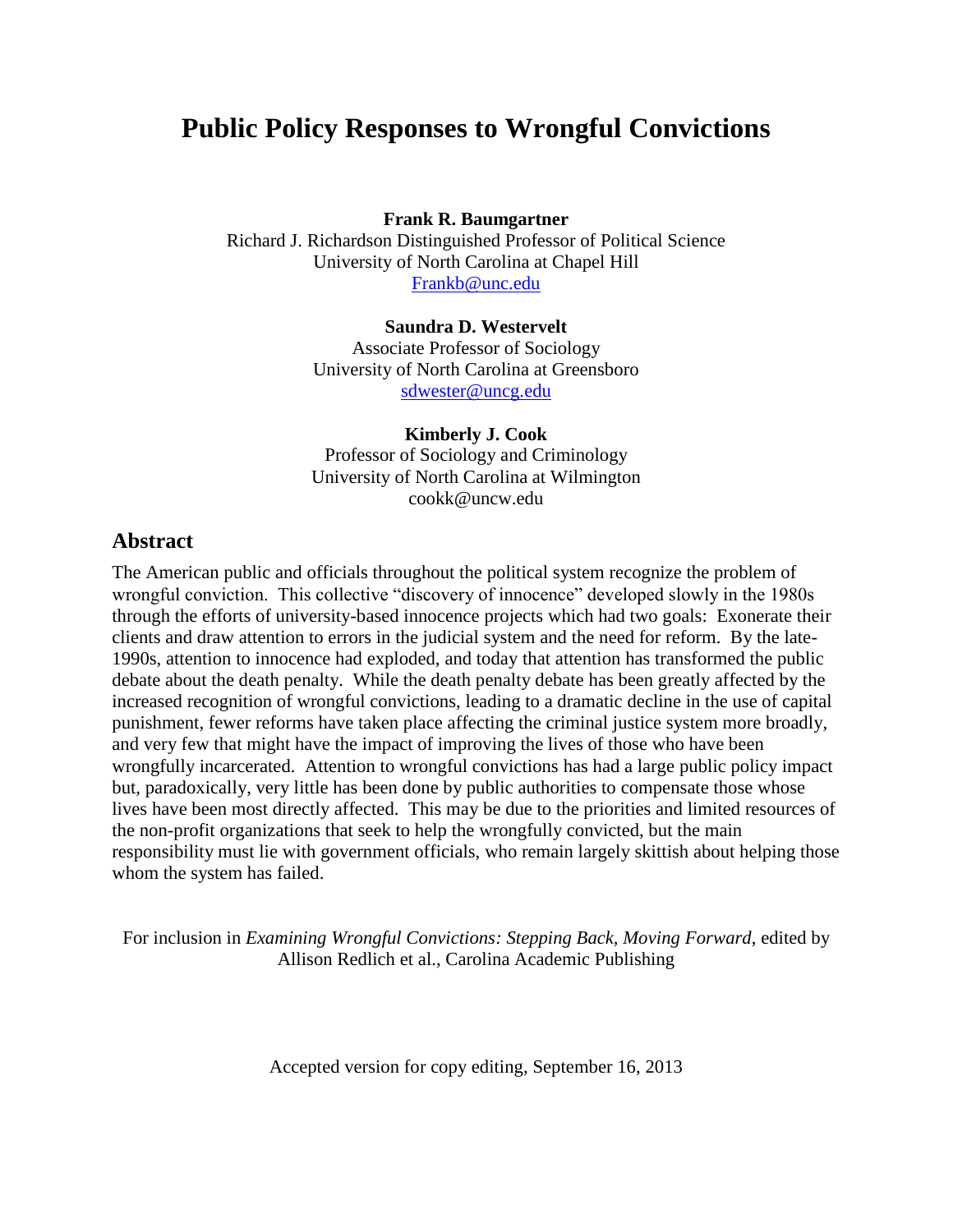# **Introduction**

From the Salem Witch trials onwards, Americans have long experienced wrongful conviction. The Death Penalty Information Center (DPIC) lists 142 death row exonerations from 1973 through 2013, and the newly created National Registry of Exonerations enumerates 1,187 cases from 1989 through mid-2013 (not limited to inmates sentenced to death). Until recently, public concern with exonerations, like with the criminal justice system in general, could perhaps best be described as "out of sight, out of mind"—there was little concern about wrongful convictions and little recognition of related issues, and little desire to know more about this topic which, for most Americans, is personally irrelevant. This has changed dramatically. Beginning in the 1980s but rapidly expanding around the turn of the  $21<sup>st</sup>$  century, recognition of the issues of innocence and wrongful conviction have become perhaps the dominant way of discussing the death penalty in America. The public understanding of capital punishment has been transformed, largely due to the public's "discovery of innocence" (Baumgartner, DeBoef, & Boydstun, 2008). Death sentences have declined, state legislatures across the country have restricted the use of capital punishment, and five states have abolished capital punishment through legislative action (New Jersey, 2007; New Mexico, 2009; Illinois, 2011; Connecticut, 2012; Maryland, 2013) while a sixth (New York, 2007) did so through judicial decision, a decision which was not later reversed by the elected leadership.

The discovery of innocence also has propelled criminal justice reforms aimed at reducing the likelihood of future wrongful convictions. Policy reforms regarding eyewitness identification, false and coerced confessions, evidence preservation, and forensic oversight are aimed at curbing wrongful convictions. While reforms in these areas are ongoing and uneven, concerns about convicting innocent people have inspired reforms within the criminal justice system.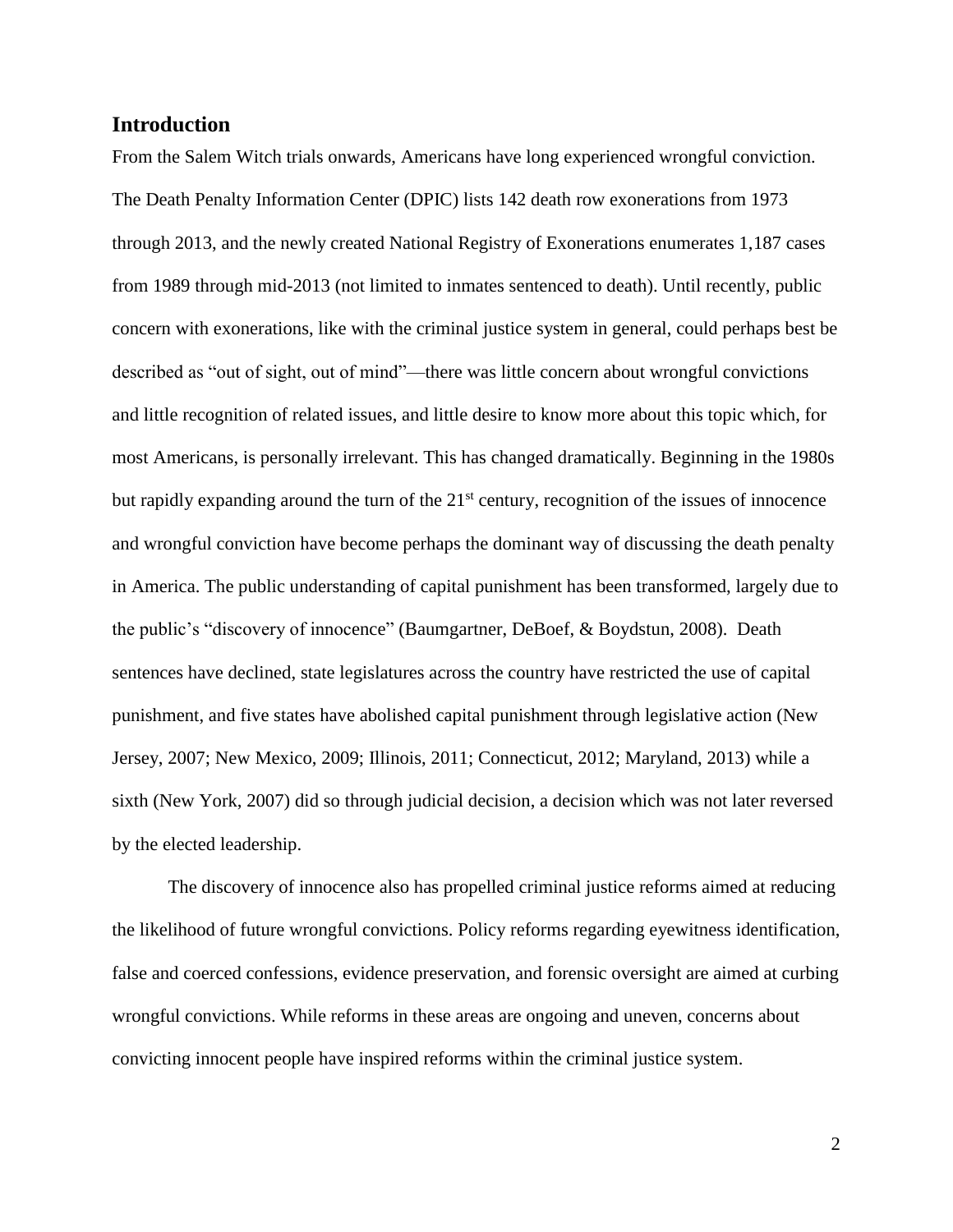While legislative and public policy reforms restricting the use of the death penalty have been dramatic and criminal justice reforms significant, reforms to aid exonerated former prisoners have been rare. Some states have adopted legislation allowing for compensation, but these often have provisions making actual awards surprisingly rare (see Norris, 2012 for a detailed review of the limited reach of state compensation policies). So we see a paradox. Exonerations have inspired a new public attitude towards the death penalty, because they demonstrate vividly that a human-designed institution cannot be free from error. Imposition of new death sentences has plummeted. Legislative reforms have consistently restricted the conditions for which the death penalty is applied, and have created more safeguards against wrongful conviction. On the other hand, support for the individuals exonerated has been woefully inadequate. Exonerees continue to benefit from even less support than those on parole or probation. Public officials, driven by fear of supporting individuals who may have prior criminal records or by pressure from prosecutors, oppose compensation and refuse to apologize to most exonerees. Members of the public wrongly assume that these individuals so grievously harmed by the justice system are automatically and substantially compensated.

#### **Stepping Back**

#### *Public Recognition of the Problem of Wrongful Conviction*

In *The Decline of the Death Penalty and the Discovery of Innocence,* Baumgartner and his coauthors (2008) review news coverage of capital punishment from 1960 through 2006. They use the phrase "discovery of innocence" in the title for two reasons. First, it is a strange "discovery" since it was simply to recognize something that so concerned the framers of the U.S. Constitution that they required careful due process to prevent convicting the innocent. But more importantly, Baumgartner et al. observe that this new "discovery" was the most important driver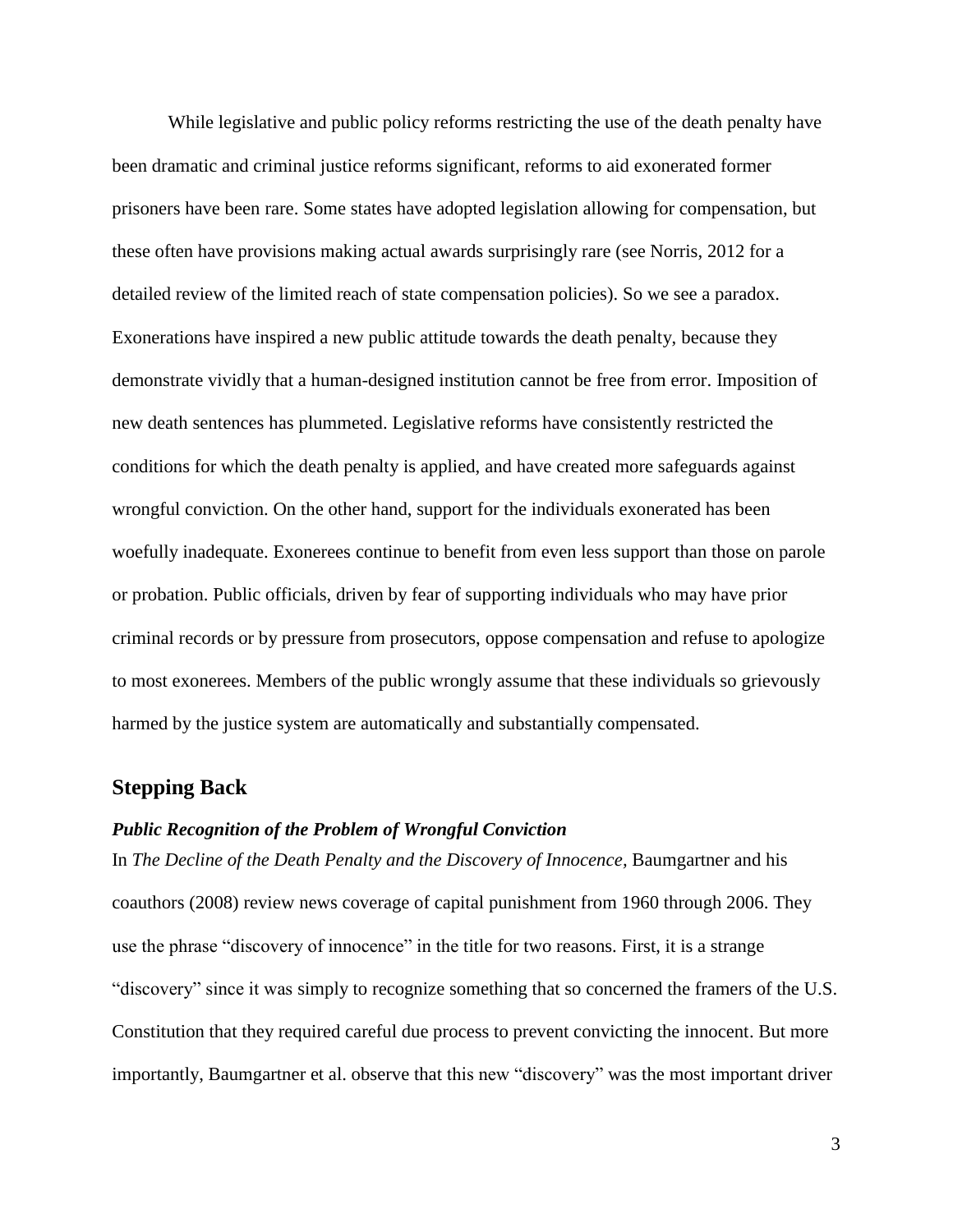in a historic shift in attitudes and public policies toward the death penalty. Figure 1 shows the rise in the number of *New York Times* stories on innocence, exonerations, DNA, and similar topics between 1960 and 2005.



Figure 1. *New York Times* stories on Innocence.

Source: adopted from Baumgartner et al. 2008, Figure 4.6.

Of course, the number of individuals found factually innocent did not surge into the criminal justice system suddenly in the year 2000. Small but steady numbers of people had been exonerated consistently since the 1970s (Death Penalty Information Center, 2013). According to DPIC, the increase in attention to innocence at the turn of the  $21<sup>st</sup>$  century is related to several factors. First is the creation of various centers and projects focusing on exonerating wrongfully convicted persons. Starting with Centurion Ministries in 1983 and then the Innocence Project in 1992, scores of university-based innocence projects across the country emerged, creating opportunities for law and journalism students to investigate local cases for wrongful convictions. High profile police brutality and forced confession cases drew attention. Northwestern University students uncovered a massive corruption scandal in the Chicago Police Department,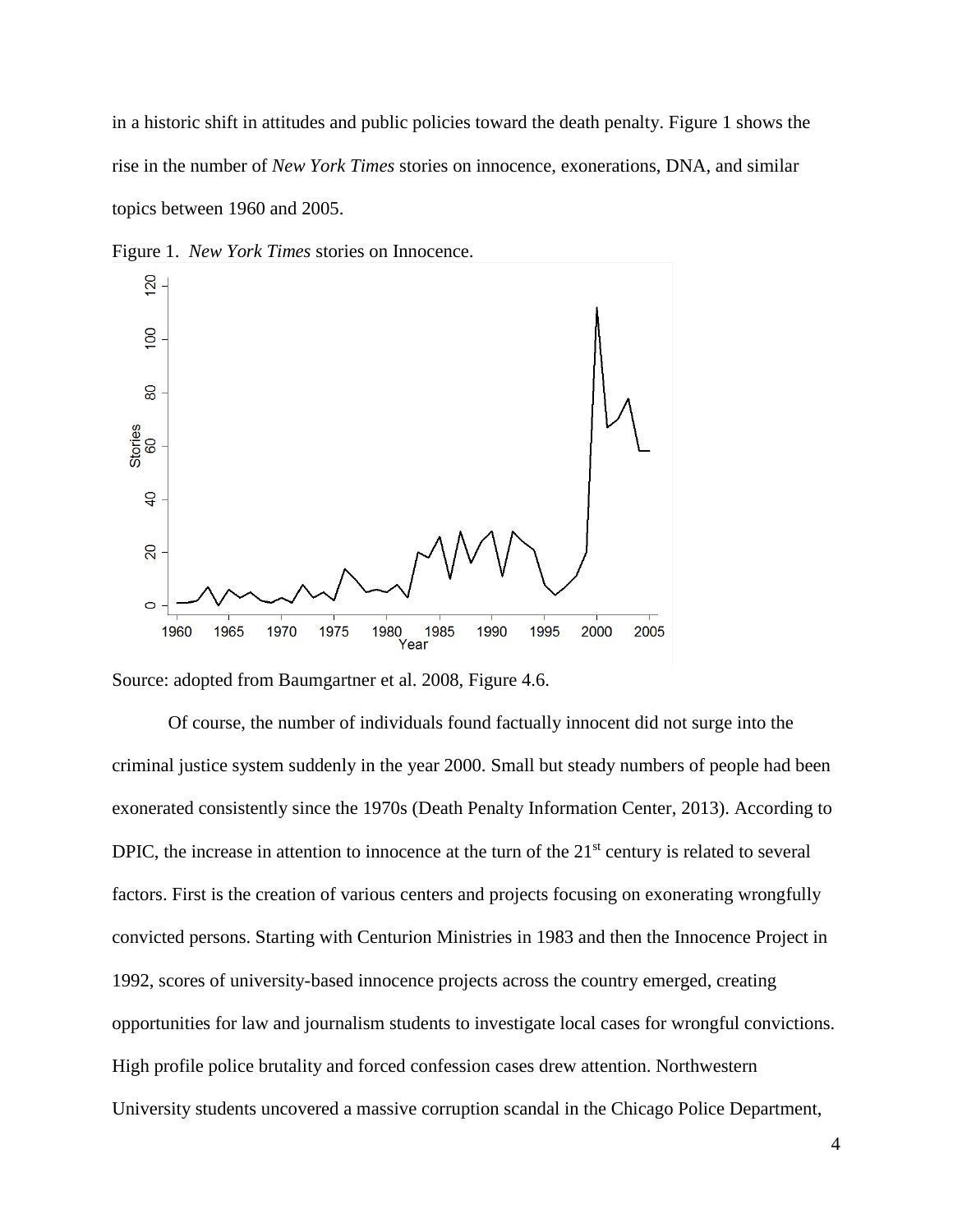leading Illinois Governor George Ryan to empty the state's 167-person death row just before leaving office in 2003. As attention to such issues increased, more university-based clinics were created, more students got interested in them, more cases were investigated, and more exonerations occurred. Others, of course, have studied these trends, and the publication of some of these studies had a significant effect on the debate (see Bedau, 1987; Bedau & Radelet, 1987; Garland, 2010; Gross et al., 2005; Radelet, Bedau, & Putnam, 1994; Radelet & Borg, 2000; Scheck, Neufeld, & Dwyer, 2000; Warden & Radelet, 2008; Westervelt & Humphrey, 2001). Documenting innocence brought attention and these studies had scholarly, legal, and policy impacts. High profile cases, such as that of Kirk Bloodsworth, the first death row DNA exoneree, brought awareness of "exonerations" into the public and cultural consciousness. Following the OJ Simpson trial, popular TV shows focusing on forensic evidence, especially DNA and other factors, contributed to these trends.<sup>1</sup> This self-reinforcing process generated a national social cascade in which something that had always been there "suddenly" leaped to our collective consciousness. Figure 2 shows each of the 124 death row exonerations from 1973 through 2005 along with the amount of newspaper coverage generated by a Lexis-Nexis search on the name of the exonerated inmate.

 $\overline{a}$ 

<sup>&</sup>lt;sup>1</sup> It is not our purpose here to provide a complex discussion explaining the reasons for the discovery of innocence. For our purposes, documenting its discovery is the primary concern.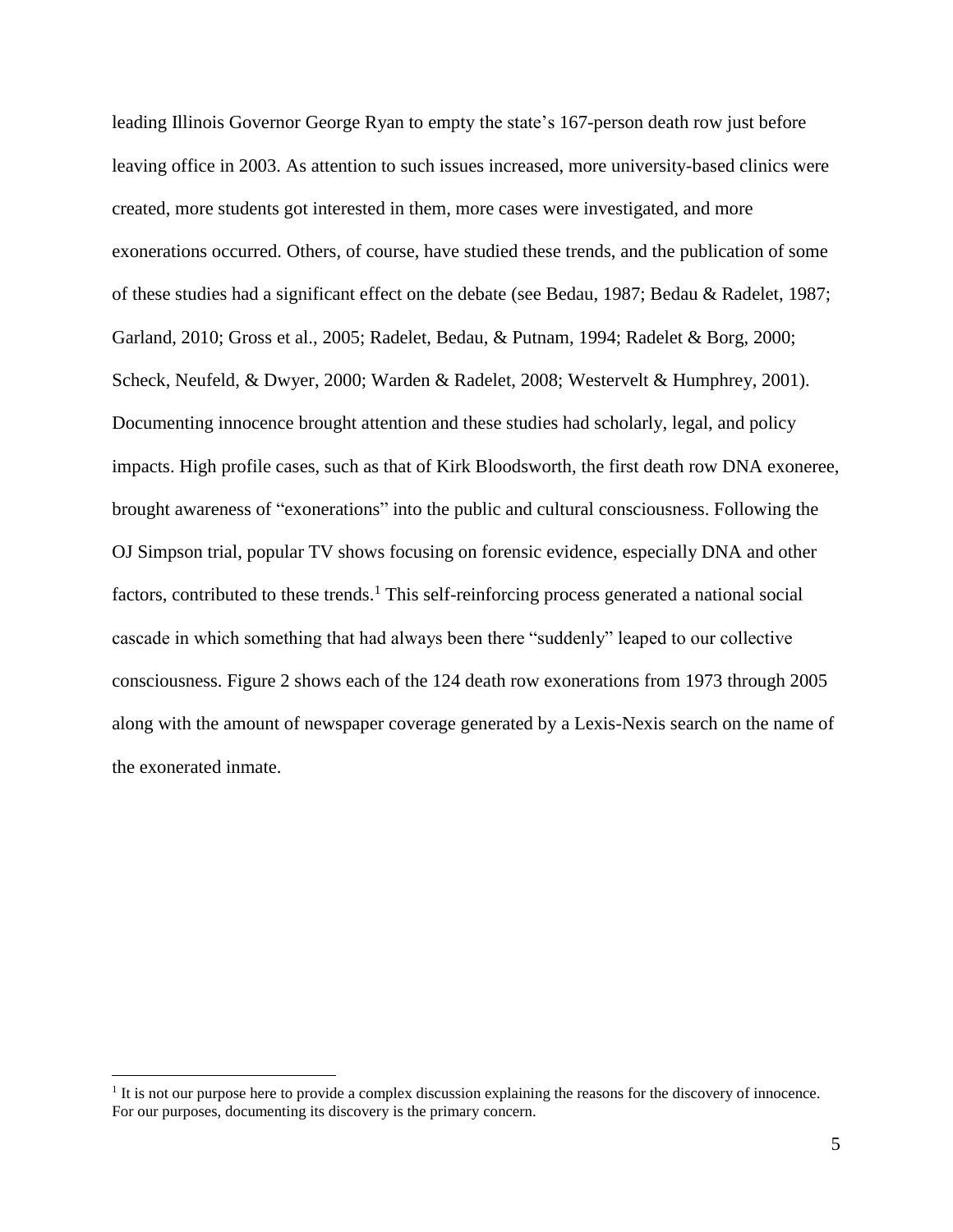

Figure 2. Newspaper coverage of 124 death row exonerees, 1973 to 2005.

Source: adopted from Baumgartner et al., 2008, Figure 3.2.

Figure 2 makes clear that the same event—a death row exoneration—may or may not be newsworthy. Most of the exonerations listed generated no news coverage at all. However, several received substantial national attention, and the trend is strongly positive. Those exonerated after 1995 generated substantially more news coverage, on average, than before. Consequently, an event which was once considered "some inmate's lucky day" with no broader social importance became an indicator of a broken system. Journalists found a story-line preformatted for publication: *The X th exoneration*, *the growing awareness of an imperfect system*, *the revelation of available yet overlooked, ignored, or suppressed exculpatory evidence*. Journalists referenced experts such as Richard Dieter from the Death Penalty Information Center or innocence project leaders to provide useful material for media coverage of their cases. The positive feedback process associated with the search and discovery of innocent inmates on death row transformed the debate and has put a new face, or number of faces, to the issue—that of Anthony Porter or Rolando Cruz (two Illinois exonerees), for example.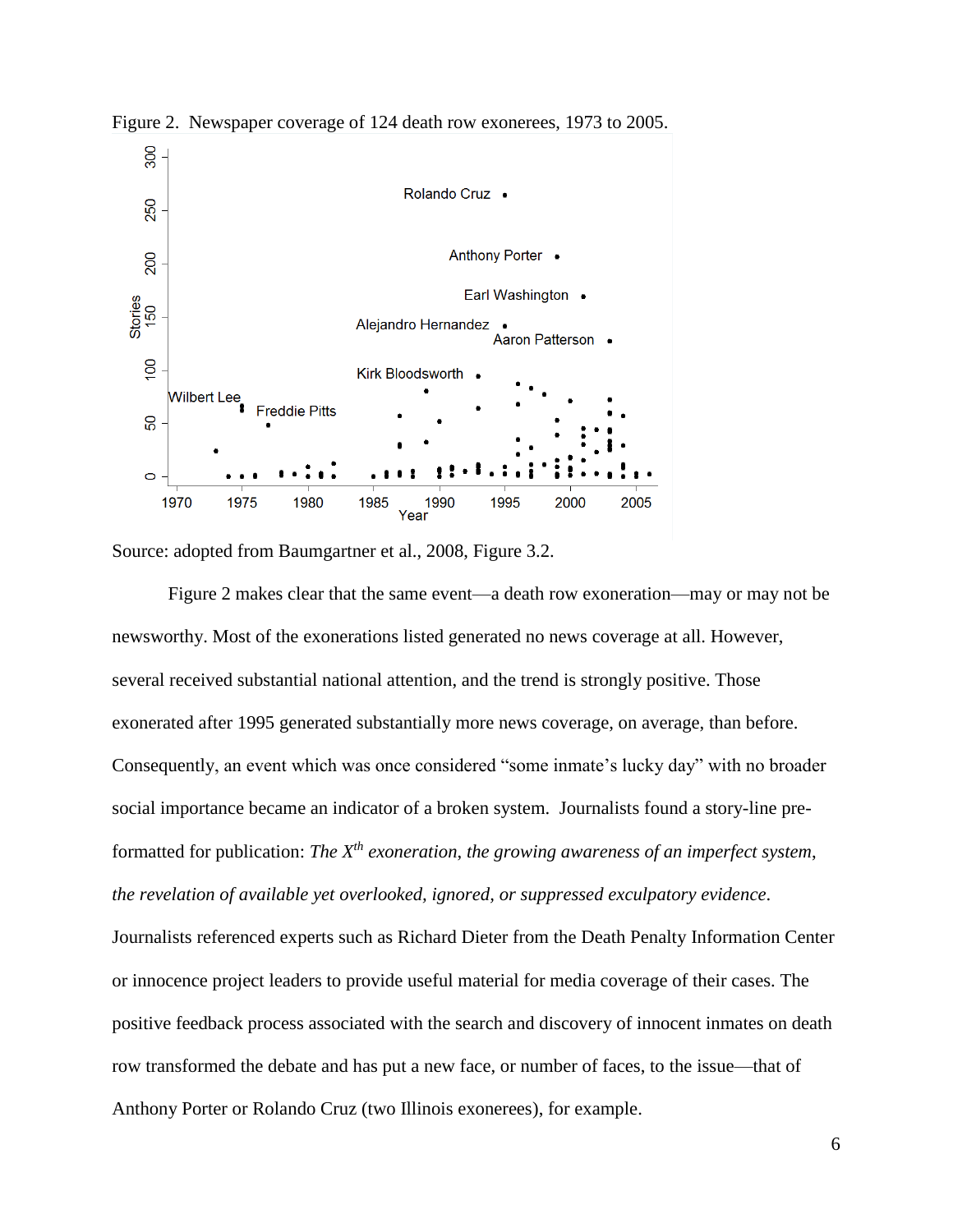Personalizing the discussion of innocence has been fundamental to the shift in debate about the death penalty. In fact, Baumgartner and his colleagues (2008) found that newspaper coverage about the death penalty had shifted from a preoccupation with crime victims to a focus on the exonerated. From 1960 through 1993, 69 percent of the mentions of exonerees or victims focused on victims. From 1994 through 2005, it declined to 38 percent (see Baumgartner et al., 2008, figures 4.11 and 4.12). As the attention moved from the gruesome and heinous nature of the crimes to the possibility that errors had been made in the investigation and trial, exonerees were humanized, and doubts were raised. As more exonerations occurred, so too were more doubts raised in the next cases. These shifts have affected juries, public opinion, and policymakers. So far, however, they have not substantially and directly benefitted many of those who have suffered the most.

#### *The Public Policy Response to Innocence*

Baumgartner et al. (2008) use the "net tone" of media coverage of the death penalty to explain both the rise and the fall of death sentencing over the 1960 to 2006 period. As attention focused on morality or constitutionality arguments, or on simple explanations that the death penalty in fact was being expanded during the 1970s and 1980s, this pro-death penalty media coverage made the death penalty seem increasingly "normal," resulting in greater public support for its use. When the tone shifted in the late 1990s, largely because of the rise of the innocence frame, public opinion and public policy both shifted in return. Here, we document these trends in a new way. The point is to show that attention to wrongful convictions has had a significant impact nationally, especially on public opinion about the death penalty. Unfortunately for those who were the victims of wrongful incarceration, the benefits of this attention have been in the form of diffuse policy reforms restricting or eliminating the death penalty or increasing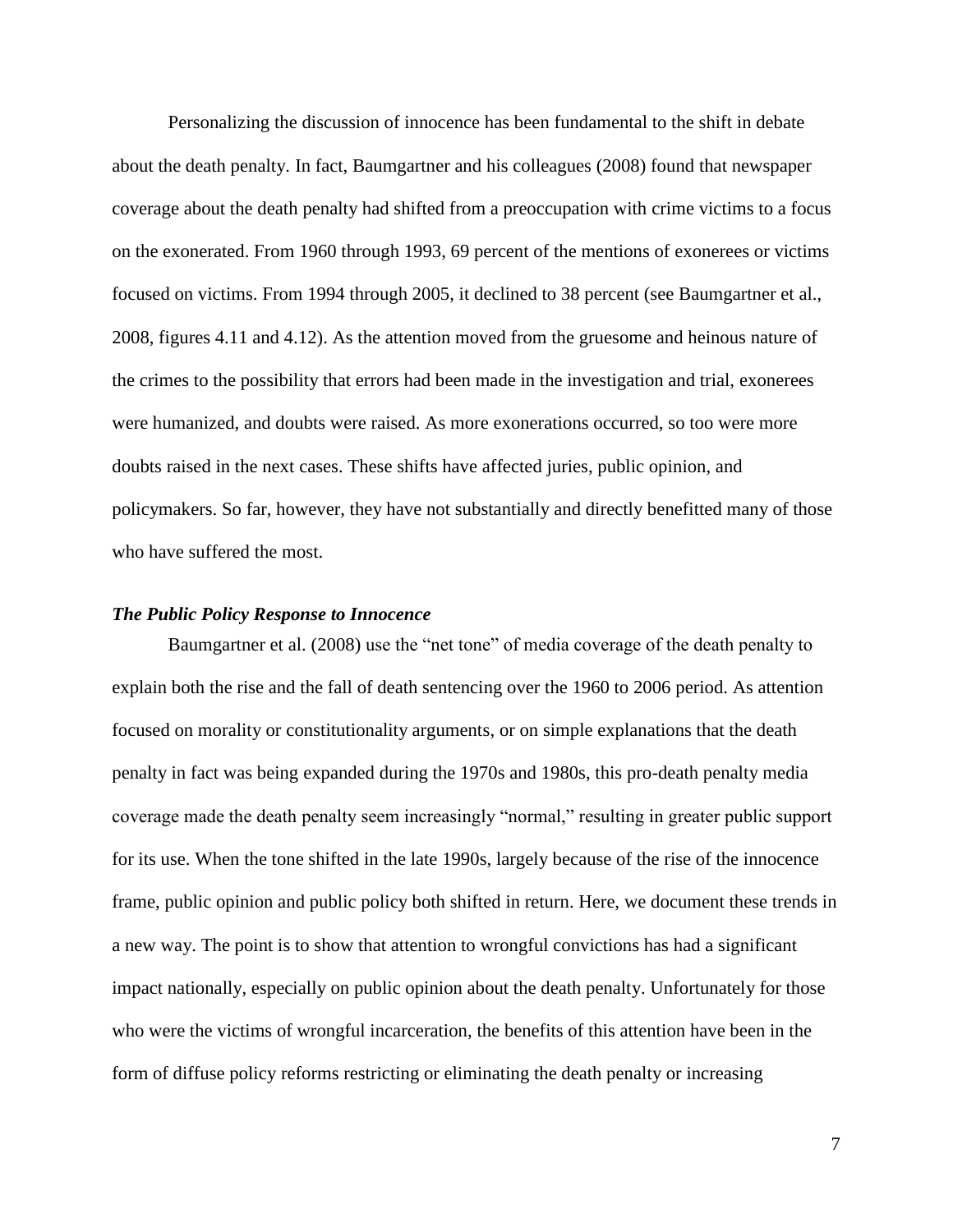safeguards against future wrongful convictions. We have yet to see substantial policy efforts to address the consequences that wrongful convictions have for those most directly affected exonerees, their families and wider networks—what Westervelt and Cook (2012b) call the "aftermath" of a wrongful conviction.

Figure 3 shows the number of exonerations listed in the National Registry of Exonerations (2013), a project of the University of Michigan Law School and Center on Wrongful Convictions of Northwestern University School of Law which lists every exoneration known in the US since 1989.





Figure 3 makes clear a substantial surge in exonerations in the late-1990s, moving from an average of about 30 per year before 1998 to one of about 60 per year after 2000. At about this same time, state legislatures "discovered" innocence as well. Figure 4 shows the correspondence between the exoneration data and the number of state legislative bills introduced to restrict or eliminate the use of the death penalty over the same time period. The number of bills passed,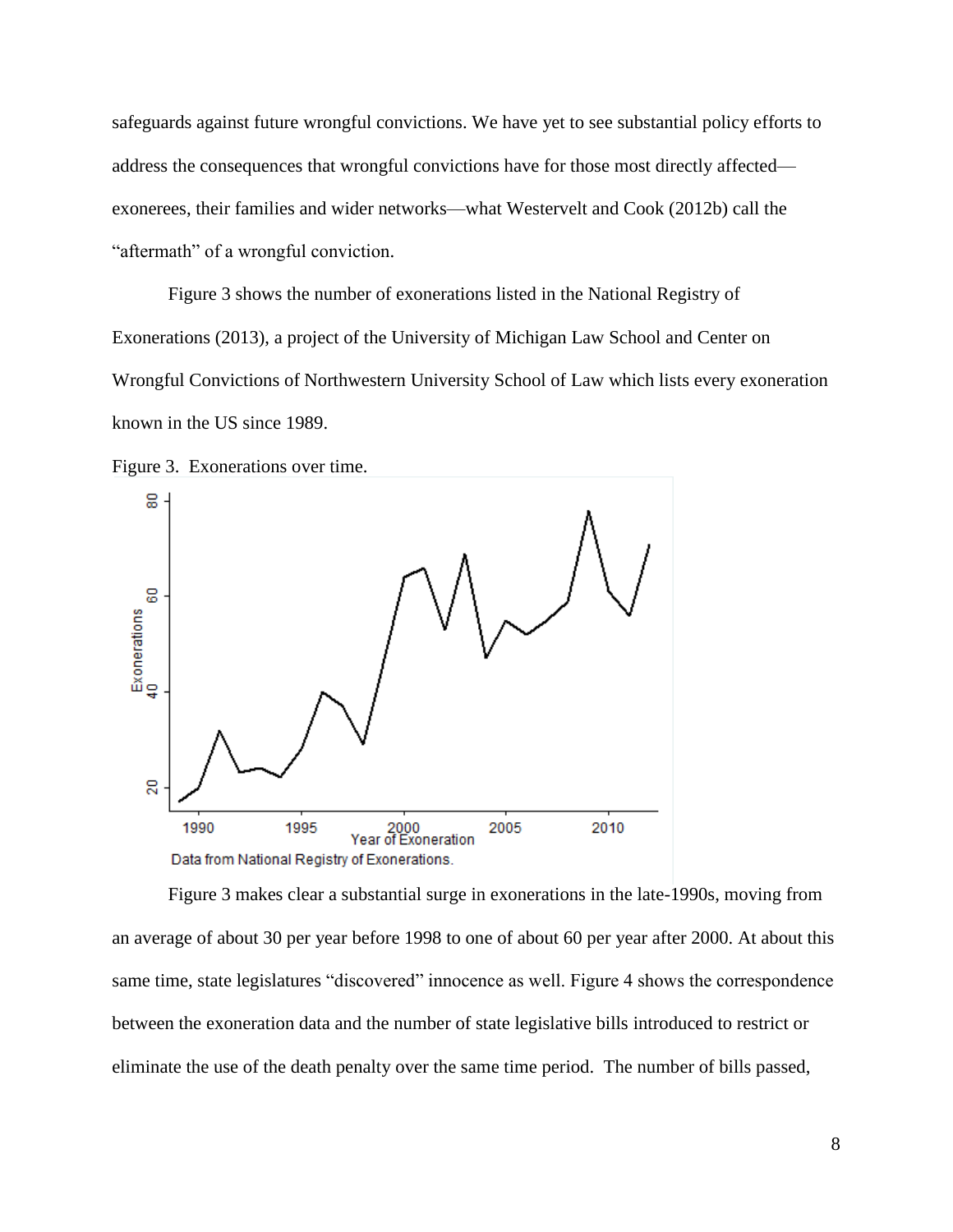and their effectiveness, is of course a different matter. But the figure shows a strong correspondence between the legislative agendas in the states and the number of death-row exonerations.



Figure 4. Exonerations and state legislative bills restricting the use of the death penalty.

Note: Bills data come from Lexis-Nexis State Legislative Universe and were coded by Alex Loyal of UNC for restricting or expanding the use of the death penalty. The graph shows the total number of bills about the death penalty that restricted its use in any way.

The coding process began with a Lexis-Nexis search on all state legislative bills containing the words "death penalty" or "capital punishment" from 1990 through 2011, resulting in 1,223 pieces of legislation (Loyal, 2013). Each bill was coded for whether the proposed bill would expand or restrict the use of capital punishment. The analysis documents a dramatic shift in trends in the late-1990s away from a tendency to expand the use of capital punishment and toward new restrictions. Such restrictions include reducing the number of crimes eligible for death; reducing the number of aggravating factors; increasing the number of mitigating factors; enhancing the resources available to defense attorneys; eliminating the death penalty altogether;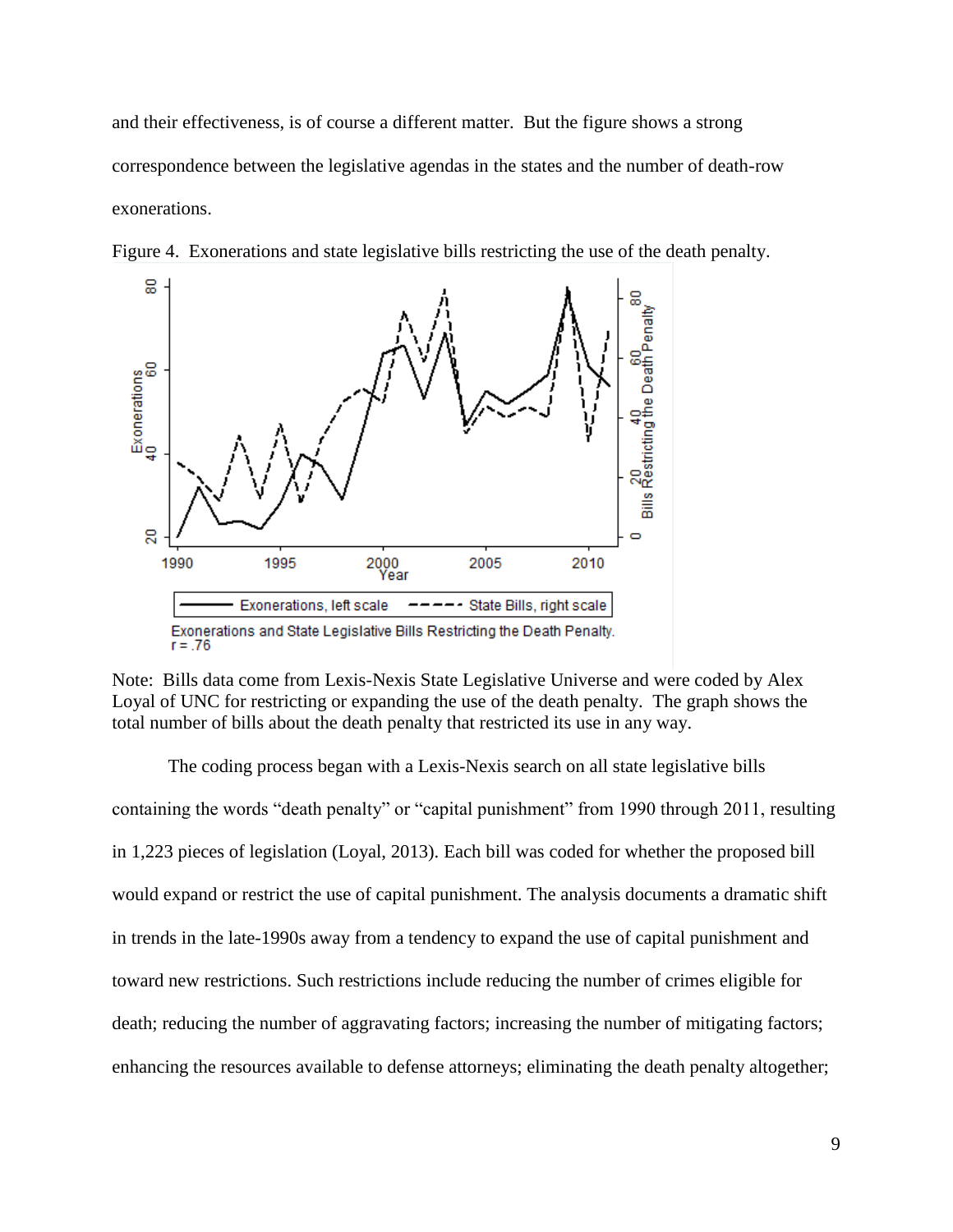or any other reform that would have the impact of reducing, rather than expanding, the use of capital punishment. Loyal (2013) found few differences by geographic region; these trends affected the entire country at about the same time.<sup>2</sup>

Figure 4 makes clear the high correspondence between exonerations and proposed legislative reforms. Figure 5 shows a similar pattern, looking at the number of death sentences imposed across the country over the same period.



 $\overline{a}$ 



Sources: Exonerations: National Registry of Exonerations. Death Sentences: DPIC.

Nationally, death sentences were being imposed at the rate of about 287 per year from 1990 through 1999 but declined to fewer than 100 by 2010. The number of executions, of course, is far lower: After a peak of 98 executions in 1999, the number fell to less than half (43) of that in 2012. In any case, Figure 5 clearly shows that as exonerations increase, death sentences

 $<sup>2</sup>$  As innocence drove much of the growth in restrictive legislation, significant numbers of bills focused specifically</sup> on eliminating wrongful convictions mandating greater resources for defense attorneys, restricting certain prosecutorial practices, and so on. Very few of these bills, however, focused on providing resources to individual exonerees. See Norris (2012) for a detailed study of compensation policies across the states.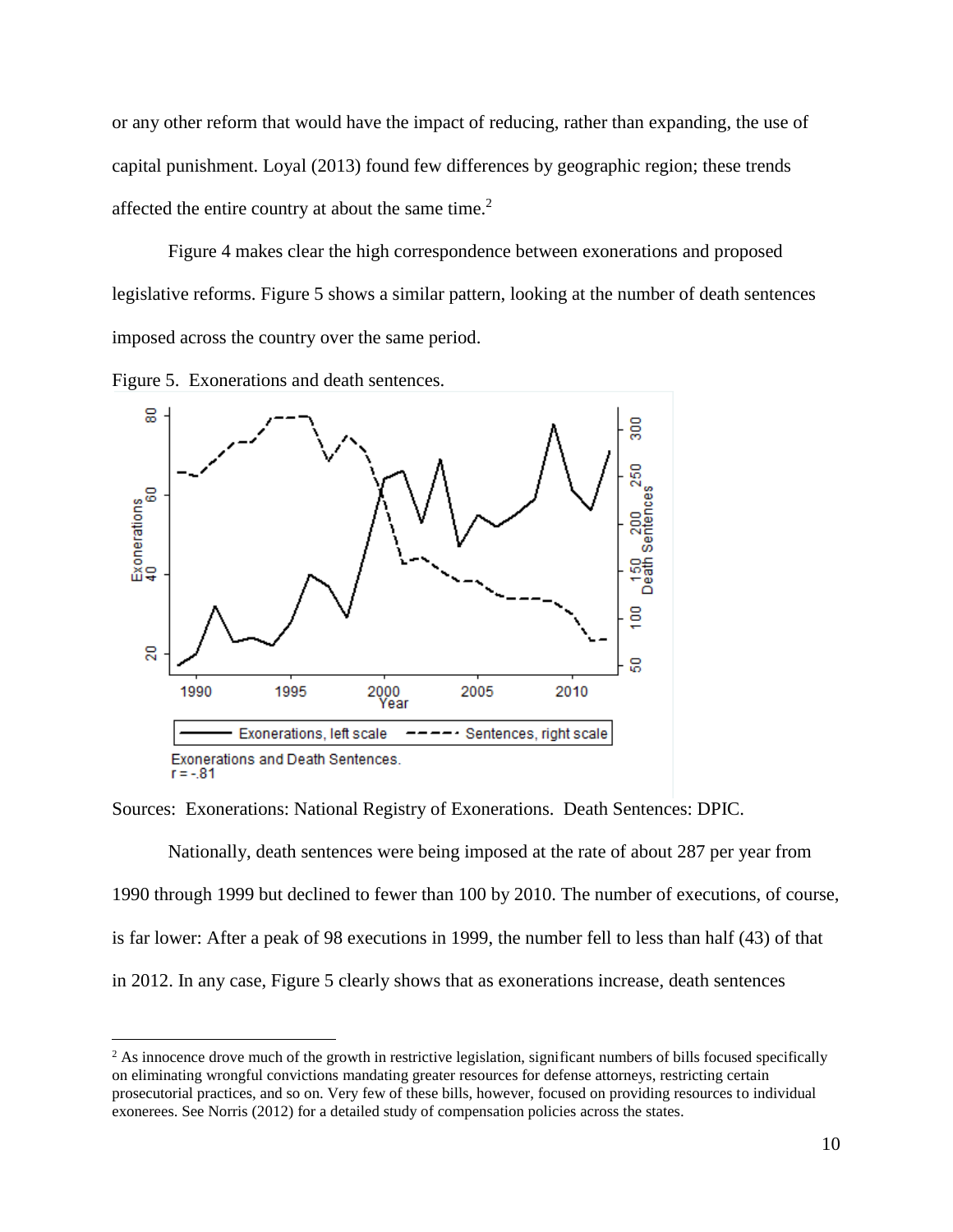decline dramatically. Both time series analyses document a dramatic shift in public policy around the turn of the century, exactly the time when we see a surge in exonerations. Baumgartner et al. (2008) also identify the period around 1998–2000 as a key moment in the discovery of innocence, such that increased attention to the wrongfully convicted has changed the national debate surrounding capital punishment.

This connection between the discovery of innocence and decreased support for capital punishment is supported as well by public opinion polls. These polls show that concerns about wrongful convictions have contributed to reducing popular support for the death penalty. Public support for the death penalty peaked at 80% approval in 1994 (Cook, 1998), prior to the "discovery" of innocence. More recently, a CNN/ORC (2011) poll showed that 72% of respondents believed that "a person has been executed under the death penalty who was, in fact, innocent of the crime" in the preceding five years. A Pew Research Center (2012) poll found that 54% of respondents opposed the death penalty either for moral reasons (27%) or for "concerns about flaws in the system and the possibility that innocent people could be put to death" (27%).

North Carolina serves as a good microcosm of the national debate surrounding issues of innocence, the death penalty, and criminal justice reform. In the past, North Carolina has been one of the most enthusiastic users of the death penalty. In response to the U.S. Supreme Court's mandate in *Furman v. Georgia* (1972) that states move away from potentially biased forms of prosecutorial discretion, the state simply adopted a mandatory death sentence for all those charged with eligible homicide. More recently though, the state has enacted a series of reforms that have steadily restricted the use of capital punishment. As in other states, this has been due in large part to high-profile media coverage of local cases of wrongful convictions. Table 1 lists North Carolina exonerations in recent years.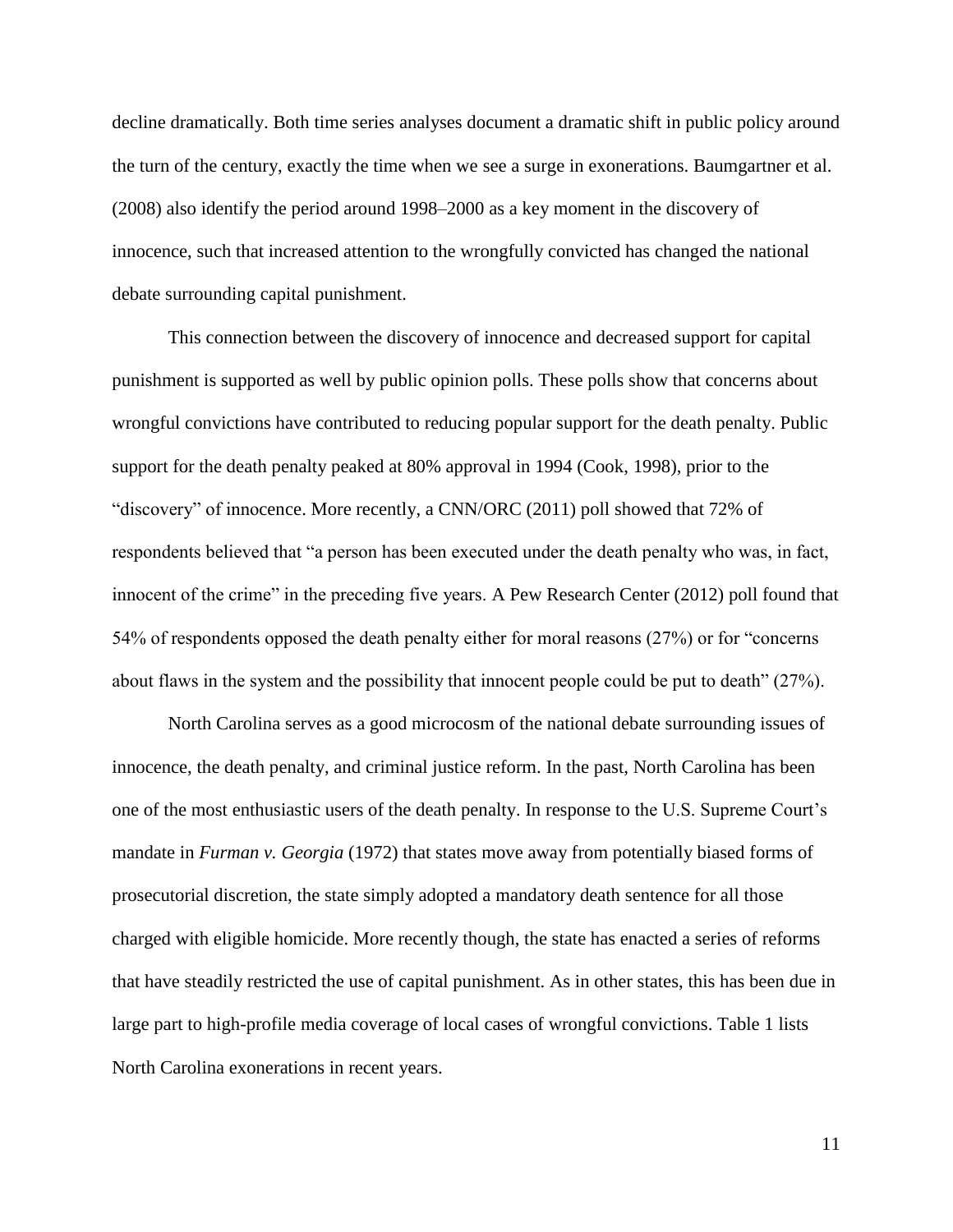| Exoneree               | Date | Exoneree                    | Date |
|------------------------|------|-----------------------------|------|
| Lesly Jean             | 1991 | Jonathon Hoffman*           | 2007 |
| <b>Ronald Cotton</b>   | 1995 | Glen Edward Chapman*        | 2008 |
| Robert Kelly           | 1997 | <b>Erick Daniels</b>        | 2008 |
| Kathryn Dawn Wilson    | 1997 | Levon Junior Jones*         | 2008 |
| Keith Brown            | 1999 | <b>Joseph Lamont Abbitt</b> | 2009 |
| Alfred Rivera*         | 1999 | Shawn Giovanni Massey       | 2010 |
| <b>Terence Garner</b>  | 2002 | Jonathan Scott Pierpoint    | 2010 |
| Steve E. Snipes        | 2003 | Gregory Taylor              | 2010 |
| Leo Waters             | 2003 | Kenneth Kagonyera           | 2011 |
| Alan Gell*             | 2004 | Robert Wilcoxson            | 2011 |
| Darryl Hunt            | 2004 | Willie Grimes               | 2012 |
| <b>Sylvester Smith</b> | 2004 | Noe Moreno                  | 2012 |
| Dwayne Allen Dail      | 2007 | <b>LaMonte Armstrong</b>    | 2013 |

Table 1. North Carolina Exonerations

Note: The cases come from the National Registry of Exonerations and do not include the death row cases of Charles Munsey (1996, posthumous), Samuel Poole (1974), or Christopher Spicer (1975). \* indicates a death row case.

Significant legislative attention followed from the cases of Ronald Cotton and Darryl Hunt, both African-American men wrongfully found guilty of rape (and murder in Hunt's case) of white women. The death row exonerations of Alan Gell, Jonathon Hoffman, Glen "Ed" Chapman, and Levon "Bo" Jones, over four years, and all but Gell being African-American men, drew particular attention to the issue of racial bias contributing to wrongful convictions and death sentencing. In 2009, North Carolina passed the Racial Justice Act (RJA), which allowed the use of statistical evidence relating to the application of the death penalty. A photo of Darryl Hunt, Jonathon Hoffman, Ed Chapman, and Bo Jones lobbying for the law, and the personal appearances of many local exonerees, likely played a key role in developing support for the RJA (for background on trends in North Carolina, see Kotch & Mosteller, 2010; O'Brien & Gross, 2011).

A review of death penalty reforms in North Carolina makes clear the rapid developments leading to the reduction in its use: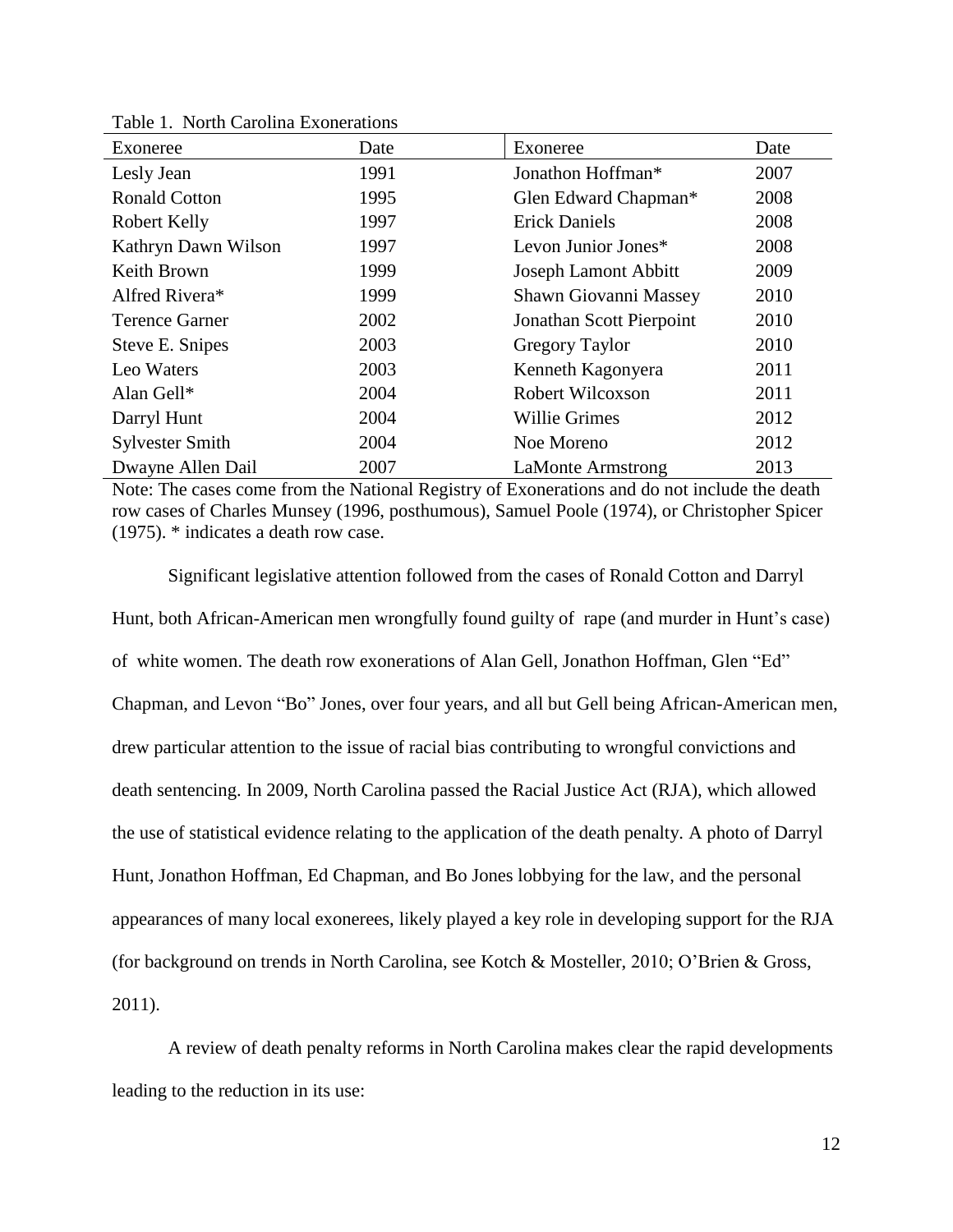- 1994: Life Without Parole adopted as an alternative punishment to death
- 2000: Creation of Indigent Defense Services, centralizing and professionalizing legal services for capital defendants state-wide
- 2001: Discretion given to prosecutors concerning whether to proceed capitally
- 2002: Elimination of capital punishment for the mentally retarded (pre-*Atkins*)
- 2002: Creation of the NC Commission on Actual Innocence
- 2003: Best practices adopted for eyewitness testimony, police line-up procedures
- 2006: De-facto moratorium on executions based on legal and medical concerns over lethal injection
- 2006: Creation of the NC Innocence Inquiry Commission
- 2009: Publication of a widely publicized study showing that the death penalty in North Carolina costs approximately \$11 million per year (Cook, 2009)
- 2009: Passage of Racial Justice Act
- 2010: Investigative series from the *Raleigh News and Observer* documents scandals affecting hundreds of cases in the State Bureau of Investigation

As a result of these reforms, capital trials in North Carolina decreased from about 60 per

year before 2000 to fewer than 20; death sentences declined from over 20 per year to none in 2012; and executions have been on hold since 2006. These trends, while remarkable, are only somewhat stronger than similar trends in other states. (As readers may be aware, the newlyelected(?) Republican legislature in North Carolina repealed the Racial Justice Act in 2013; as these are pending legislative and judicial actions, it is unclear whether they will have the desired impact of reversing the recent anti-death penalty trends.)

There can be no doubt, whether we look nationally or focus our attention more

specifically on a particular state, that exonerations, and more specifically public and media attention to them, have transformed the debate around capital punishment. So, it is fair to conclude that the public policy response to wrongful convictions, at least as regards the death penalty, has been substantial, relatively swift, and very progressive. Attention to the innocence issue also has affected policies governing criminal justice procedure, though the overall impact is not as pronounced as we see with capital punishment. But the criminal justice reforms created to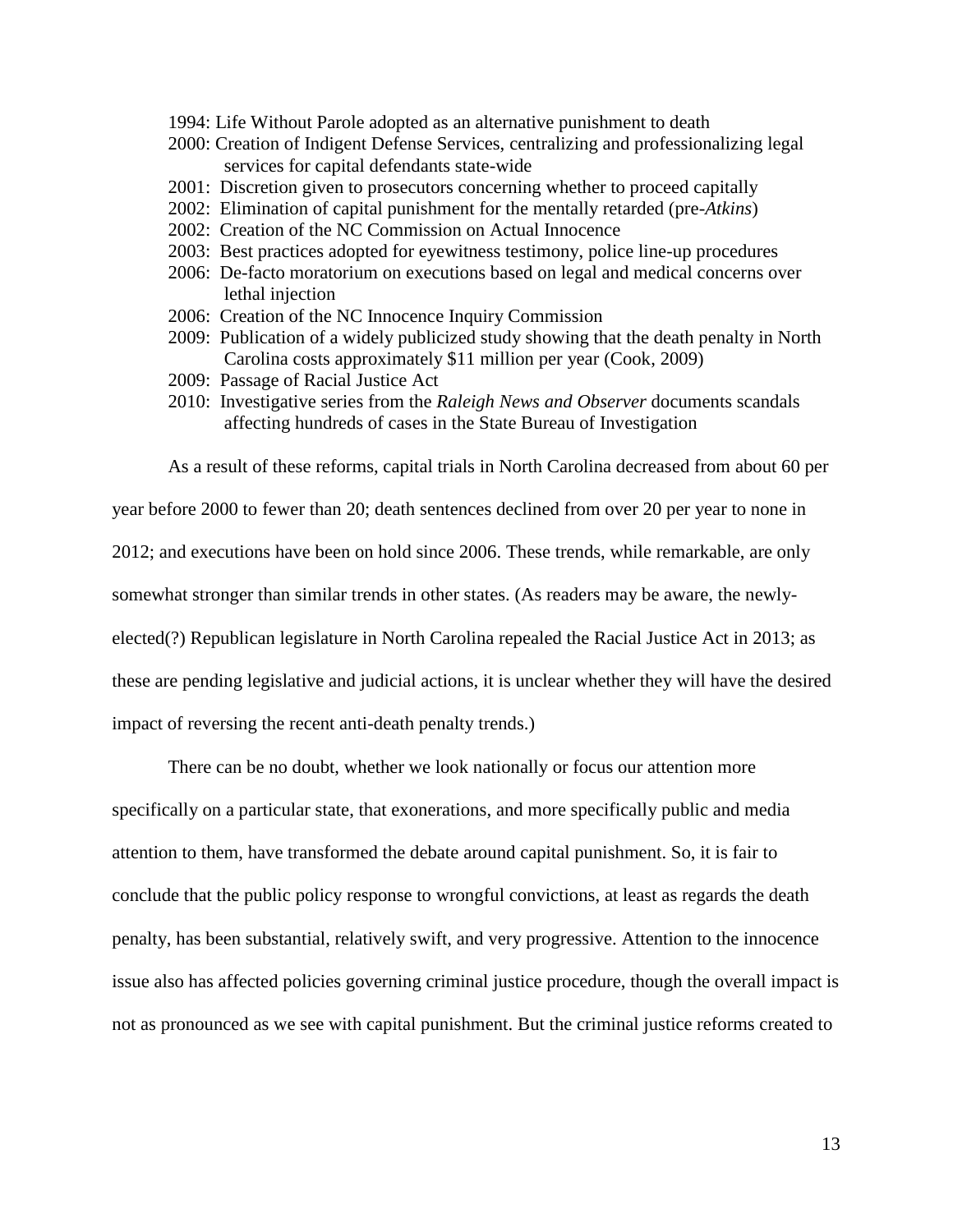prevent future wrongful convictions are not to be overlooked and draw their breath directly from the discovery of innocence.

Increased attention to cases of innocence has led many to ask what can be done to ensure that wrongful convictions do not occur in the future. Several areas of criminal justice procedure have been subject to reform since attention to issues of innocence dramatically increased in the late 1990s (see Figure 1 earlier)—policies governing eyewitness identification and interrogation procedures, evidence preservation, and forensic oversight, to name of few.<sup>3</sup> According to data gathered by Norris, Bonventre, Redlich, and Acker (2010/2011) and the Innocence Project (2013), most reforms in these areas occurred after the rise in the innocence frame, and a review of the substance of these reforms reveals a concern for preventing future wrongful convictions.

For example, all of the thirteen states that have implemented eyewitness identification reforms have done so since 2001. Most incorporate new procedures advocated by the Innocence Project and recommended by researchers who have concerns over the role of misidentifications in producing wrongful convictions (e.g., Lindsay & Wells, 1985; Wells & Bradfield, 1998; Wells et al., 1998). Similarly, of the 21 states enacting reforms around police interrogations to reduce coerced confessions, 20 states passed the reforms after 2001, and many incorporate procedures advocated by the Innocence Project. Similarly, in states implementing reforms around evidence preservation and forensic oversight, most reforms were enacted after 2000 and follow Innocence Project recommendations. Thus, while not universal across the United States, many states have responded to the increased concern over innocence with attempts to improve criminal justice procedures and decrease wrongful convictions. While possibly not as substantive as the changes in death penalty policies noted earlier, these reforms are substantial, and the trajectory is for

 $\overline{a}$ 

<sup>3</sup> Other areas of reform aimed at preventing wrongful convictions include: DNA access laws, procedures governing informant use, and the establishment of innocence commissions (see Innocence Project website and Norris et al., 2010/2011).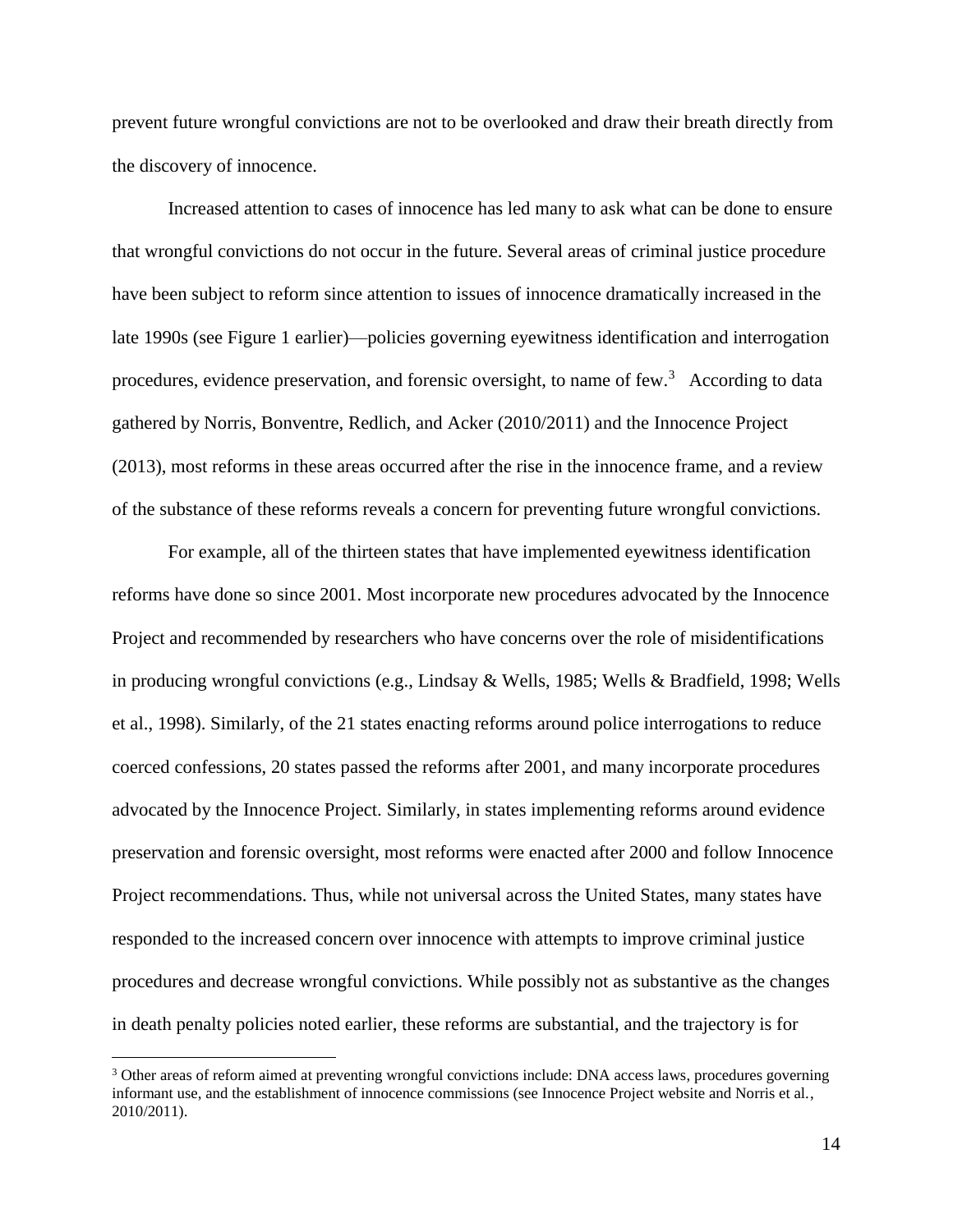these areas to continue to receive attention in those states that have not yet implemented new policies.

In spite of the significant impact on death penalty and criminal justice policies, the growth of the innocence frame has not had a similar impact on policies that directly affect exonerees after their release. They struggle to rebuild their lives, often without as much as an apology from the system that so grievously wronged them.

# **Moving Forward: Compensation, Reparation, and the Mythology of Exoneration**

Official policy reform to address the needs of exonerees is limited, restrictive, and inadequate. Exonerees receive little assistance with their reintegration needs. Some innocence projects, attorneys, and advocates assist exonerees in immediate post-release transition. A few non-profit organizations around the country do their best to assist exonerees and their families after release.<sup>4</sup> And some states have passed new compensation statutes to provide financial assistance to those wrongly convicted. However, in comparison to the magnitude of the policy shift in regards to the death penalty and criminal justice reform, policy reform aimed at assisting exonerees is more of a tiny tremor than a seismic shift.

Regarding aftermath assistance, a common misperception is that compensation is provided automatically by the state. States can provide three primary mechanisms for exonerees to pursue compensation: private bills, litigation, and compensation statutes (for more detailed consideration of the costs and benefits of each of these, see Bernhard 2004; Innocence Project 2009; Westervelt and Cook 2012a). Once initiated by the exoneree, the processes of pursuing litigation and private bills through state legislatures are typically costly, time-consuming, and rife

 $\overline{a}$ 

<sup>4</sup> In doing research for *Life after Death Row*, Westervelt and Cook (2012a) were able to locate 10 non-profit organizations dedicated, at least in part, to assisting exonerees post-release. See pp. 250-251 for more information.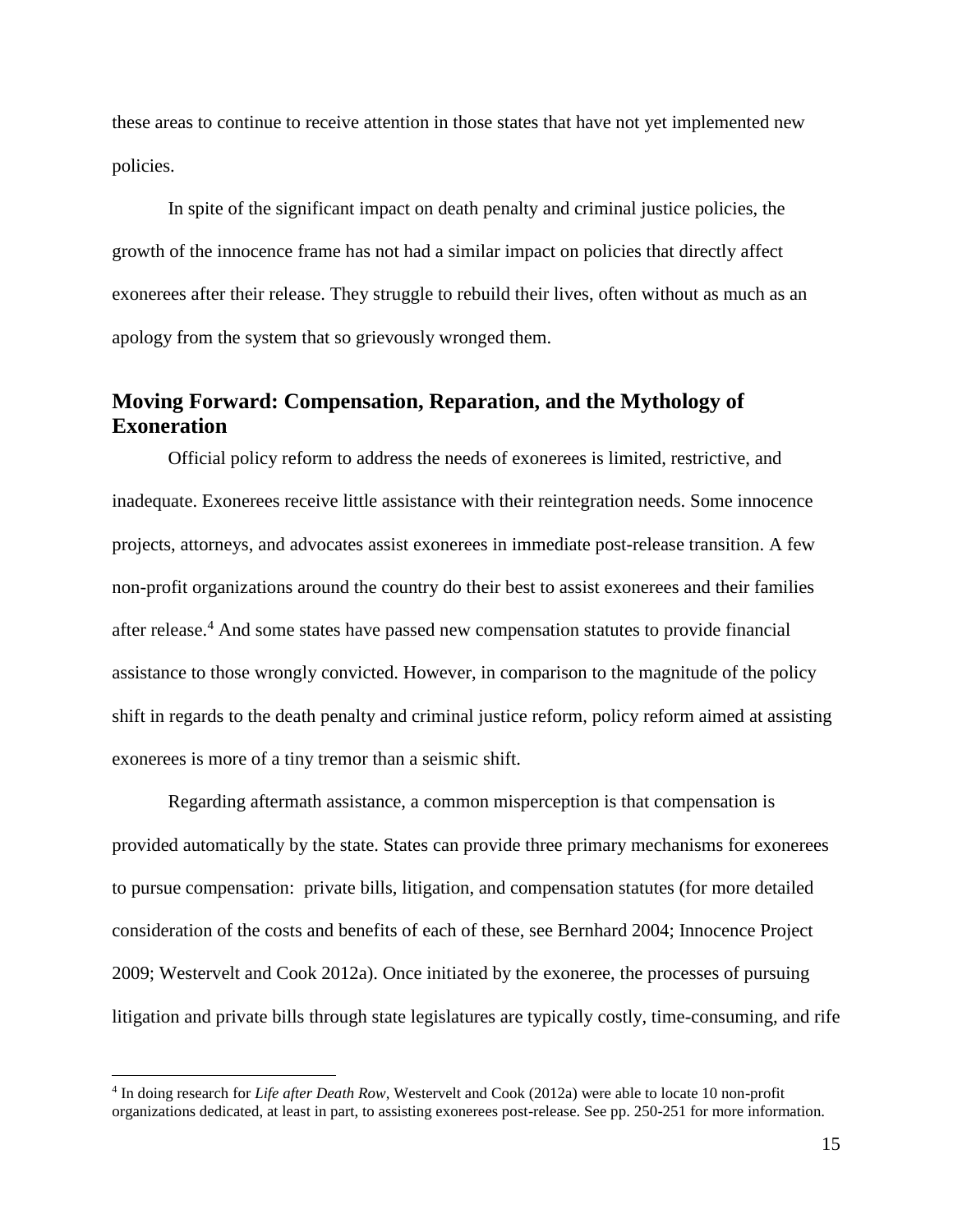with political difficulties, all hurdles that frustrate the average exoneree. For example, the Innocence Project (2009) reports that of their DNA exonerees, only 9% successfully secured compensation through a private bill and 28% through litigation, after several years of effort. As a result, these exonerees had no official assistance available to them in the immediate months and years after release. They had to depend on the ability of family/friends to assist with whatever serendipitous resources they could muster, and for extended periods of time, they went without health coverage, employment, housing, and dependable transportation. (It is worth noting that clients of the Innocence Project are better positioned to succeed with these measures than most exonerees due to additional support and credibility provided to Innocence Project clients.)

Given the problems associated with these two mechanisms, many advocates agree that compensation statutes hold the most promise for providing the wrongly convicted with meaningful, timely financial assistance. Before 2000, 12 states plus the District of Columbia had established some form of compensation for wrongful conviction or wrongful incarceration (Innocence Project; Norris, 2012). Since then, most have amended their earlier policies, and 17 more states have enacted compensation statutes (Innocence Project; Norris, 2012). By August 1, 2013, 29 states plus the District of Columbia had enacted compensation statutes for individuals wrongly convicted and exonerated. Certainly, this shift over only a 13-year period is significant, and is related to the increased awareness of wrongful convictions. Still, 21 other states have not enacted compensation statutes and thus provide no mechanism to exonerees to seek compensation post-release. Individuals who are exonerated in these states are simply arbitrarily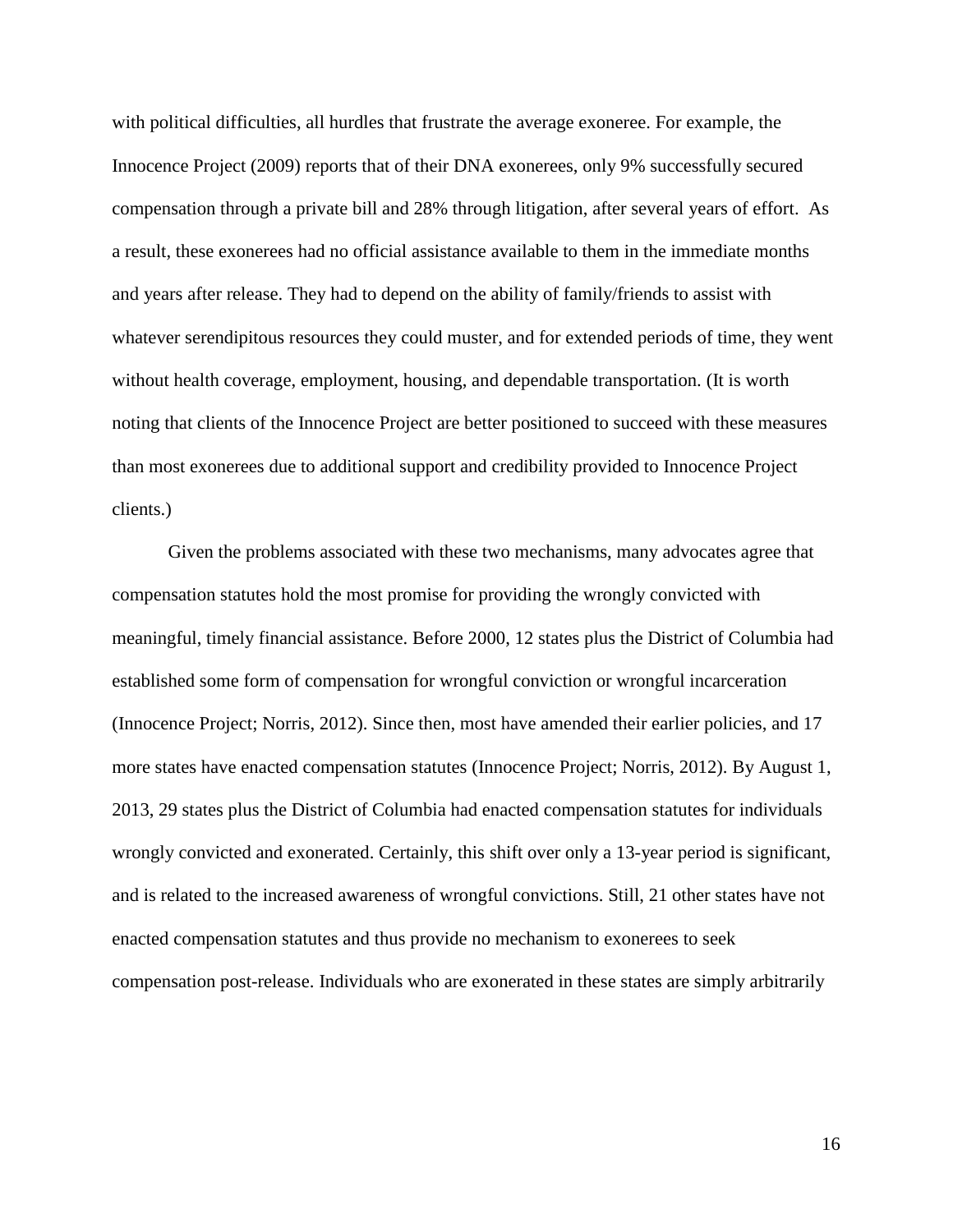barred from statutory compensation based solely on location. A federal compensation mechanism may be helpful to address this gap in eligibility.<sup>5</sup>

Of course, the existence of compensation statutes does not mean that all exonerees in that state receive appropriate compensation automatically. In fact, in many states, it is likely that few who have been exonerated of crimes based on substantial evidence of factual innocence actually receive the compensation that appears to be promised to them by statute. For example, a recent overview of compensation provisions in North Carolina revealed that of those individuals exonerated prior to 2008, fewer than 40% had been compensated. In 2008, the compensation statute in North Carolina was amended to include more services and provide more compensation, making the North Carolina statute, on paper, quite progressive. However, since 2008, only 15% of North Carolina exonerees have received compensation under the newly amended statute (Westervelt & Cook, 2013). Among the eight death row exonerees in North Carolina, none have been compensated as a result of the compensation statute. Thus, it is important to remember that even though 29 states and Washington, DC have compensation statutes of some kind, this does not mean that exonerees are receiving the compensation, resulting in even fewer exonerees receiving assistance of any kind.

This gap between principle and practice typically results from an array of limitations and eligibility restrictions added onto compensation statutes. First, the request for compensation is triggered by the exoneree, who must work with an attorney to prove eligibility, thus placing the onus of responsibility on the exoneree him/herself to pursue this type of reparation. Second, the restrictions often attached to statutes, in some circumstances, could preclude almost any

 $\overline{a}$ 

<sup>5</sup> Another gap in eligibility concerns compensation for American citizens wrongly convicted of crimes outside of the United States. For instance, Jason Puracal is an American citizen who was wrongly convicted and incarcerated in Nicaragua (while working in the Peace Corps). After two years, he was exonerated, released and returned to the United States. He has no known options for pursuing compensation in Nicaragua, and no American authorities or resources seem available to assist him.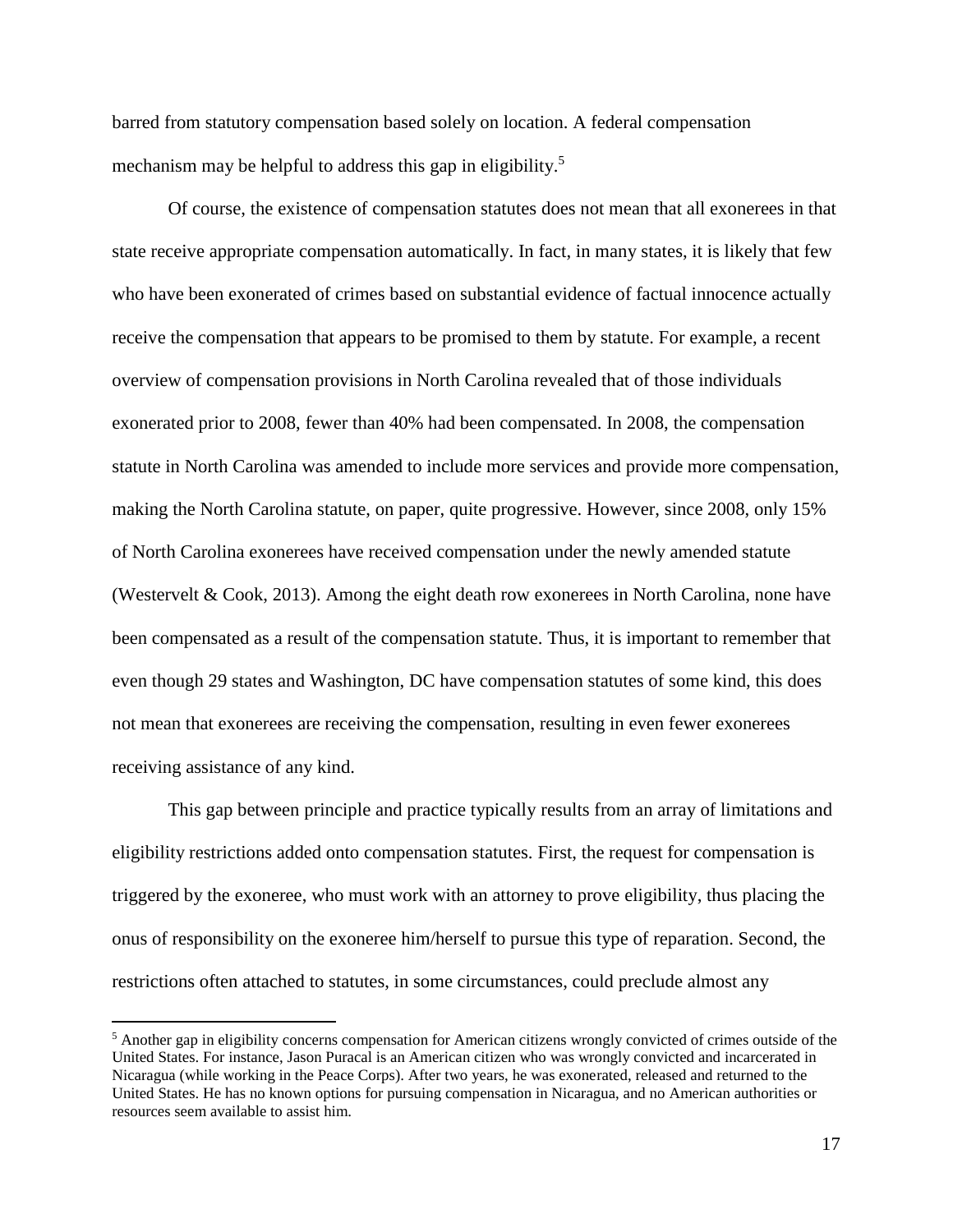exoneree from receiving compensation. For example, North Carolina is one of only four states to require the exonerated individual to petition the Governor for a "pardon for innocence" (Norris, 2012). The exoneree must find the resources to hire an attorney to submit this complex paperwork on his/her behalf, unless lucky enough to have an advocate willing to work pro bono. Once submitted, the Governor re-reviews the case, although it has been thoroughly litigated in the courts, typically with more than one court noting evidence of factual innocence. The Governor can deny a petition without explanation, leaving the exoneree with no information with which to move forward with a reply or resubmission. Such a restriction on the provision of compensation makes a legal process an overtly political one and has resulted in few exonerees receiving compensation. Restrictions attached to compensation statutes in other states include denying compensation to any exoneree with a prior felony or subsequent felony conviction, to exonerees serving concurrent sentences, and to those said to have "contributed" to their own wrongful conviction (by way, say, of giving a false confession because of police brutality or coercion) (Norris, 2012). Other states have statutes of limitation in place that begin as soon as the exoneree is released and still others only provide compensation to DNA exonerees or to those wrongly convicted of certain crimes (Norris, 2012). So, again, while the number of states passing compensation statutes has certainly increased since 2000, this is not reason to believe that the number of exonerees actually receiving state-provided financial assistance has substantially increased.

As Westervelt and Cook (2012a) reveal in their examination of the reintegration experiences of eighteen death row exonerees, the difficulties facing exonerees when they are released are multi-dimensional and cannot be reduced to a monetary fix. This is not to say that the meaningful provision of compensation by the state to someone wrongly convicted is not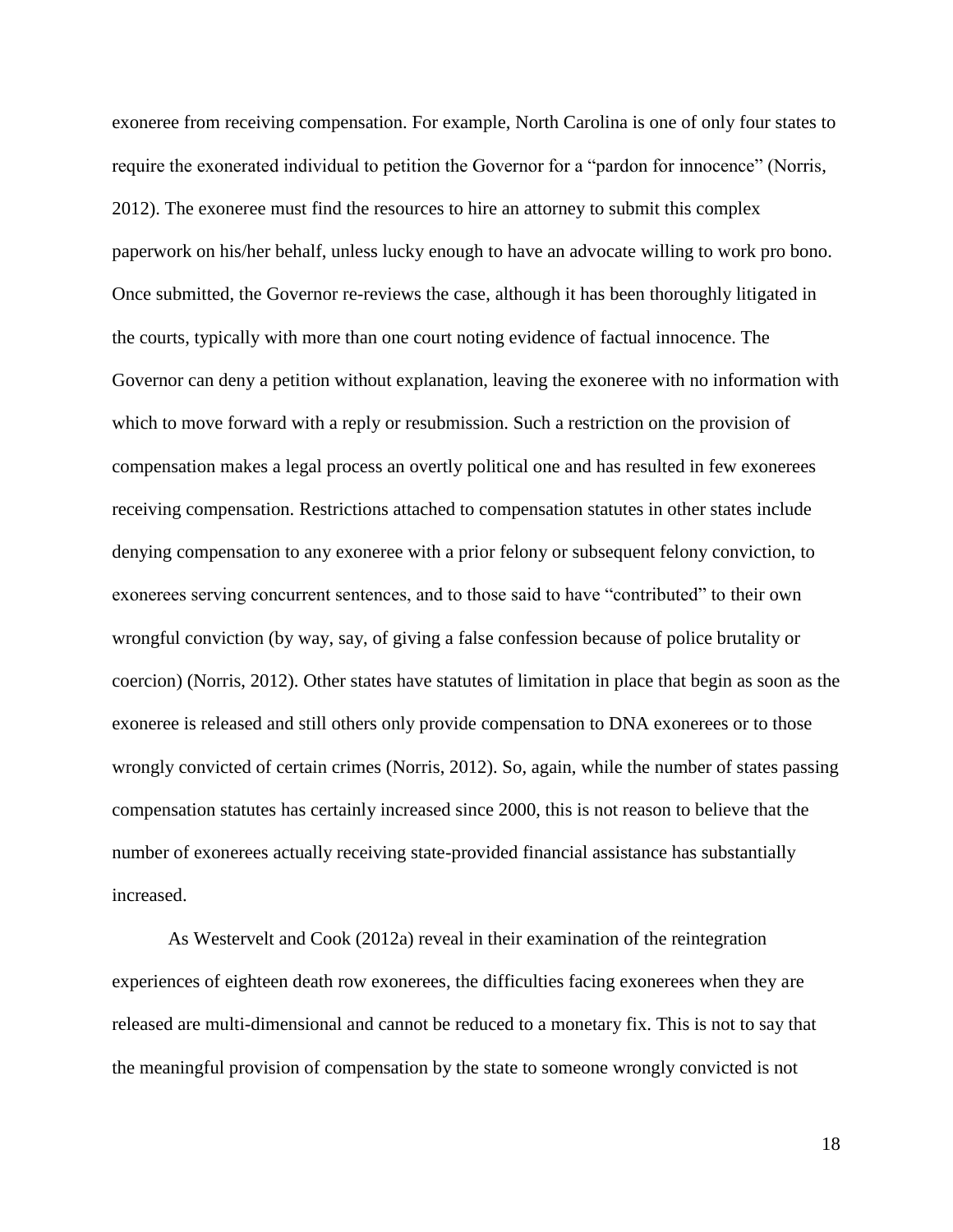important. It is very important, but the assistance that exonerees need in rebuilding their lives cannot be boiled down only to compensation. They face difficult short-term problems, such as finding immediate housing and transportation, adjusting to life outside of prison, improving deteriorated job skills, getting reacquainted with family. And they face frustrating long-term problems, such as securing record expungement and employment, and locating physical and psychological healthcare. In many states, parolees, who often confront some of these same problems, are offered services to help them find housing, employment, and substance abuse treatment. But, the services offered to parolees are typically not available to exonerees. Only eleven states include any kind of social service provision for exonerees within their compensation statute, and again, there is no reason to assume that these are actually provided just because they are included in the policy. Only ten non-profit organizations exist to address the specifics of life after exoneration, and these are scattered rather randomly around the country. Again, whether an exoneree can receive assistance from such a group is arbitrary and depends on their location.

Therefore, we know that most individuals who are wrongly convicted in the United States receive very little, if any, assistance from the state, or any other type of organization, in rebuilding their lives once they are exonerated and released. The significant policy reforms that have occurred with the death penalty and with regard to criminal justice procedure as a result of the "discovery of innocence" have yet to translate into meaningful assistance programs for exonerees. Public policy in this area remains fairly undeveloped, or maybe more precisely underdeveloped, relative to the other two areas. We conclude this section with a few thoughts as to why this might be.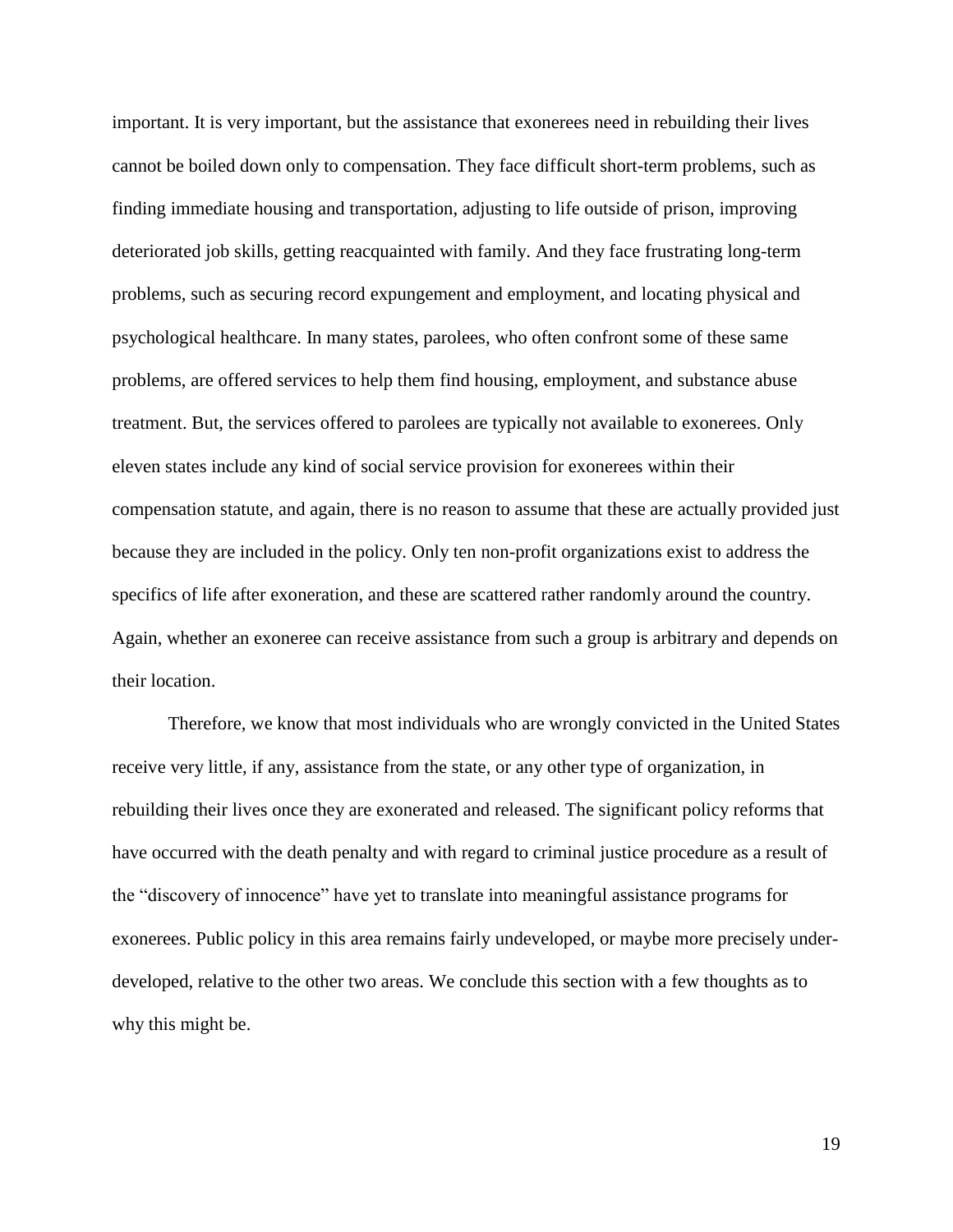We argue that the limited public policy reform addressing "aftermath" results from widespread belief in three myths: the "myth of full compensation," the "myth of actual guilt," and the "myth of the complicit victim." We wish we had a nickel for every time someone has said to us something like the following during a conversation about a wrongful conviction case, "It is terrible what happened to that person. I can't imagine being convicted and put in prison for a crime I did not commit. But, at least we give them a lot of money when they get out to help them get back on their feet." As should be clear from the preceding discussion, the reality is that most exonerees receive neither compensation nor assistance, and those few who do are not receiving lots of it (Innocence Project, 2009). However, the general public is only made aware of compensation issues when someone in their state or local area actually receives it, and more particularly receives a large amount by virtue of a generous compensation statute or winning a large lawsuit. Cases such as this typically make the news (see, for example, Elliott, 2003 on the \$5 million won by Alberto Ramos or Babwin, 2007 on the \$20 million won by four Illinois death row exonerees). Exonerees who receive no compensation or assistance do not receive any media attention. Consequently, the public image of exoneration is tilted towards those few cases that happen the most infrequently. But, because of this myth, policymakers and the public do not press for changes to compensation policies or provisions because they believe, mistakenly, that they are adequate and working well.

Furthermore, the general public also is led to believe in the "myth of actual guilt." This myth often is generated and maintained publicly by the legal officials—police and prosecutors responsible for the wrongful conviction. During the exoneration process, public statements by legal officials most typically maintain the exoneree's guilt. Police and prosecutors state that, in spite of recently unearthed evidence to the contrary, they are confident in the factual guilt of the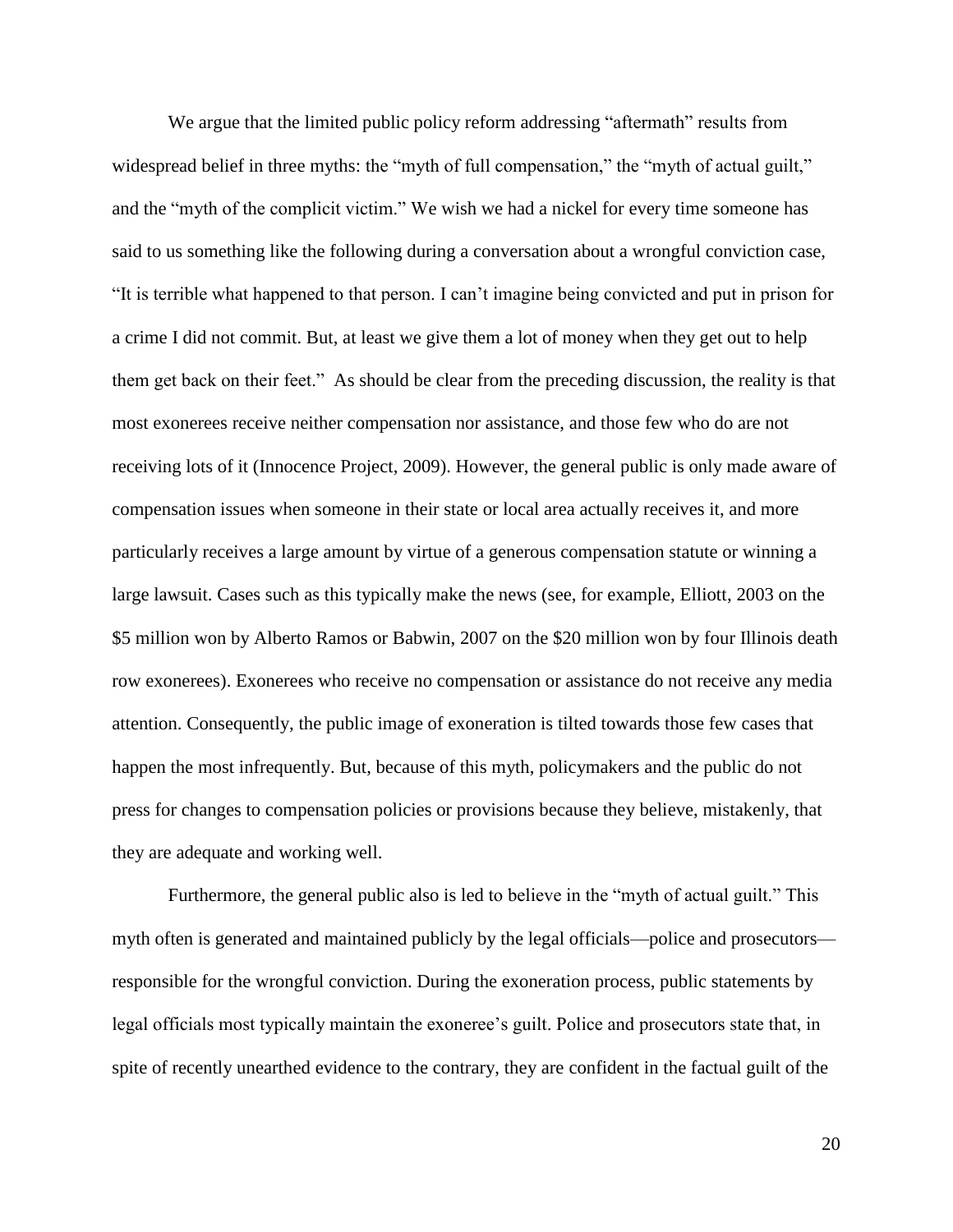exoneree and strenuously fight against the exoneration (Westervelt & Cook, 2010; 2012a; for a recent example in the case of Larry Lamb in North Carolina, see Mims, 2013). Because they refuse to take responsibility for mistakes that may have been made that led to the wrongful conviction, state officials rarely apologize to the exoneree (something that they often desperately want), leaving the public and community suspicious of their legal status. This resistance on the part of state officials only exacerbates the trauma exonerees experience (Westervelt & Cook, 2010).

Without a study of legal officials, it is difficult to know why they so often resist recognition of the factual innocence of exonerees. It could be that tunnel vision has led them to truly believe in the exoneree's guilt, and it is just too difficult to readjust the lens at this point in the case. It could be that public recognition exposes the state to liability which they want to avoid. It could be that knowing they participated in nearly taking someone's life, and stealing away years of someone's life, is just too psychologically troubling to accept. It could be all of these or none of these. But, their insistence on actual guilt, often in the face of overwhelming evidence to the contrary, leaves enough lingering doubt in the minds of the public and policymakers that they, in turn, are not anxious to enact policies that may, even on the outside chance, help someone who is actually guilty.

And, it is true that in some cases exonerees may be easy targets for belief in this myth because of prior experience in the criminal justice system. Many exonerees have had prior contact with police; some have actually committed crimes and served time in prison before their wrongful conviction. After all, among the people most likely to be seized upon by police after a serious crime has been committed are those already known to the police and the criminal justice system. Once details of the personal histories of some exonerees are exposed, the public and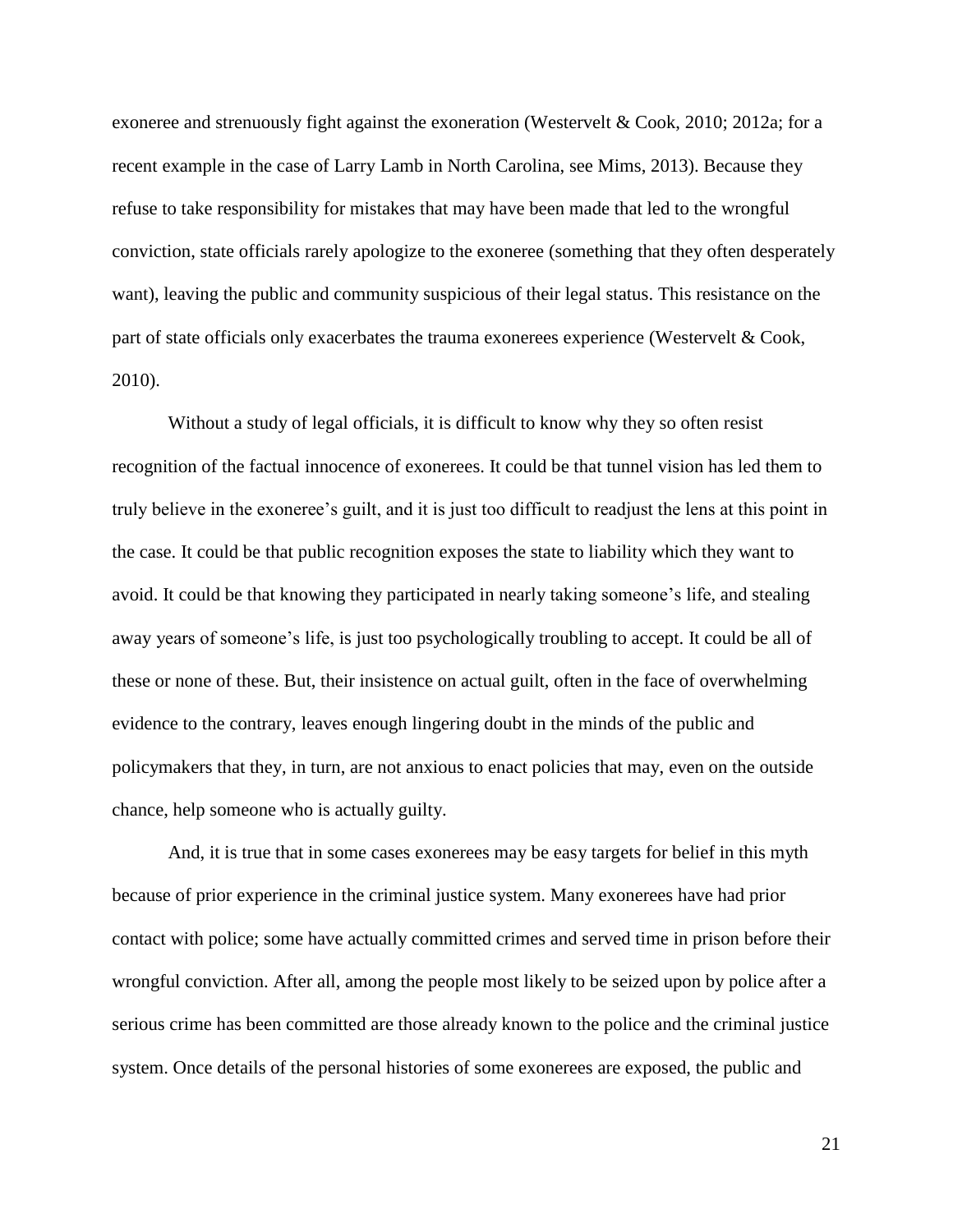policymakers may not be anxious to award compensation or assistance to them. In some cases, compensation and services may benefit what Schneider and Ingram (1993) call a "deviant population," and we are not accustomed as a society to giving monetary awards and significant assistance to people with criminal records. The cases of those exonerees with prior records may be those made most visible to the public and those most protested by legal officials. In any case, the "myth of actual guilt" works against public policy reform in favor of exonerees.

Related to this idea is the third myth, the "myth of the complicit victim" where the victim is the wrongly convicted individual. Just as there may be resistance to giving assistance to someone with a criminal record, there may be resistance to giving assistance to someone who in some way contributed to their own victimization, someone who was complicit in their victimization. Some may believe that exonerees contributed to their wrongful conviction, perhaps by participating in other criminal activity, and they just got caught for the wrong thing: "if they didn't do this, they probably did something else to deserve the punishment they got." Or maybe they were in with the wrong crowd or had shady associates; or maybe they drank too much or did drugs and so were just "bad people" anyway. Whatever the specific justification, some people may believe that the exoneree deserved the punishment they got, just maybe not for the behavior they got it for. In this way, they are not true victims, and thus are not deserving of assistance or compensation. Some believe that they got themselves into the mess so they should be responsible for getting themselves out it.

On the one hand, the public has discovered the issue of innocence over the past twenty years, leading to support for reforms in criminal justice practice and a decline in support for the death penalty. On the other hand, it seems that the public has yet to understand and embrace the belief in the actual innocence of each exoneree in every case, especially when powerful voices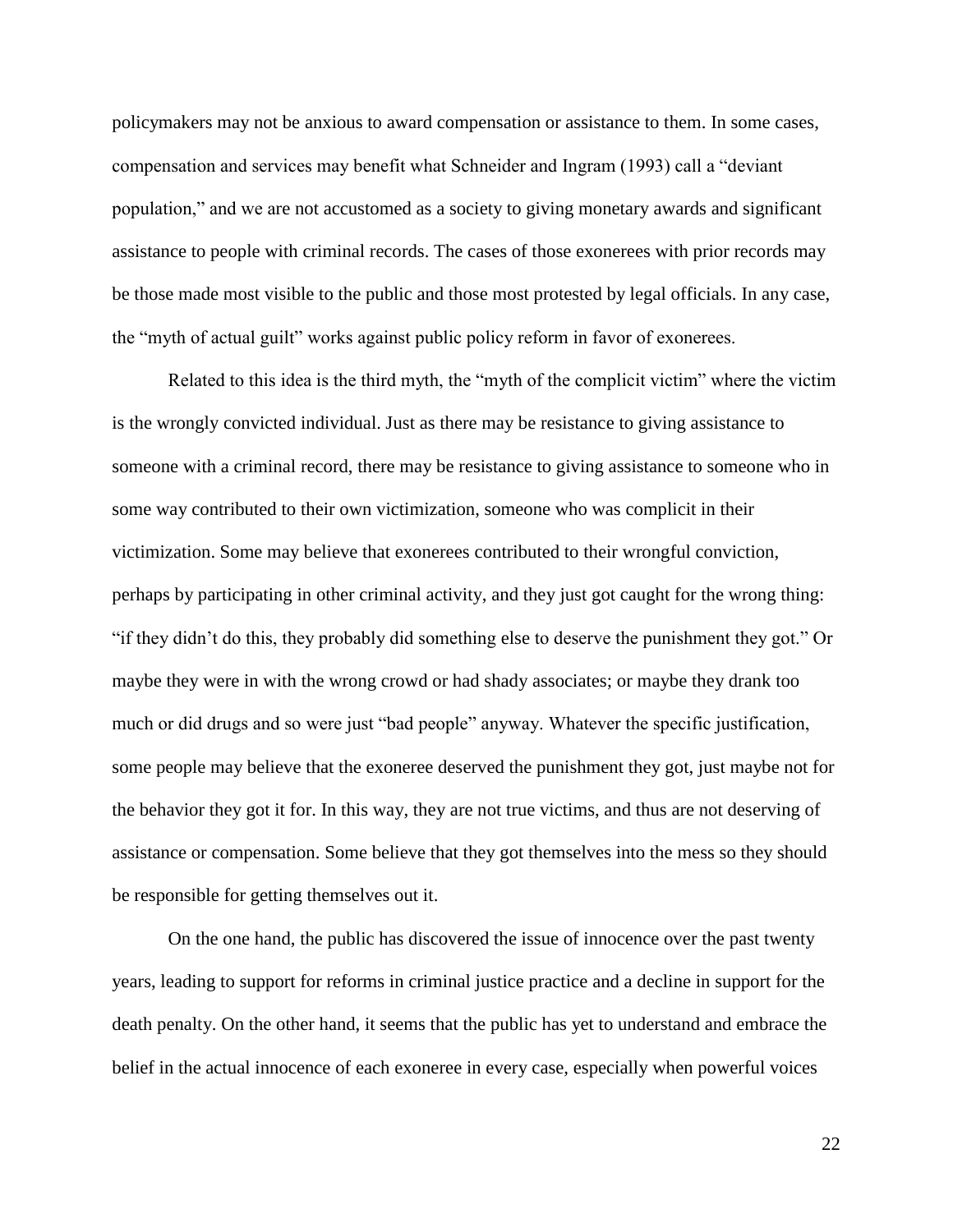within the system appear to be saying the opposite. This lack of awareness and ambivalence over an actual person's innocence may explain the dearth of policy reform in the area of aftermath. With greater awareness and understanding, perhaps remedies (compensation, expungement, additional supports) will become more available (see Westervelt & Cook, 2012 for a discussion of these remedies; see also Cook, Westervelt, & Maruna, this volume).

### **Conclusion**

Increased public awareness of wrongful [capital] convictions has transformed the U.S. criminal justice system. The greatest impact has been in the realm of capital punishment where universal revulsion at the idea of executing an innocent person has transformed the terms of debate on an issue that was previously seen in terms of abstract morality. This has contributed to a reduction in use of the death penalty by over two-thirds; a reversal in the trend of increased use; abolition in several states; and a new political environment where being anti-death penalty is no longer seen as a death-knell for ambitious politicians of either party. This is a major accomplishment.

Public officials also have responded to the new politics of criminal justice based on the discovery of innocence by enacting reforms designed to prevent errors in the future. Many states have adopted new procedures to increase the accuracy of eyewitness identifications, reduce the possibility of coerced confessions, and ensure that evidence is adequately and accurately preserved. Paradoxically, the exonerees themselves have been left largely out of the picture. Reform advocates have, understandably, focused on those currently in prison, attempting to get them out. But those who work with exonerees know, as Westervelt and Cook (2012a) have recently documented, that these individuals have been traumatized by a system they may no longer be able to trust. They often re-enter society with few job skills, little education, and few resources to allow them to find a place to live, get a job, or acquire the skills they need to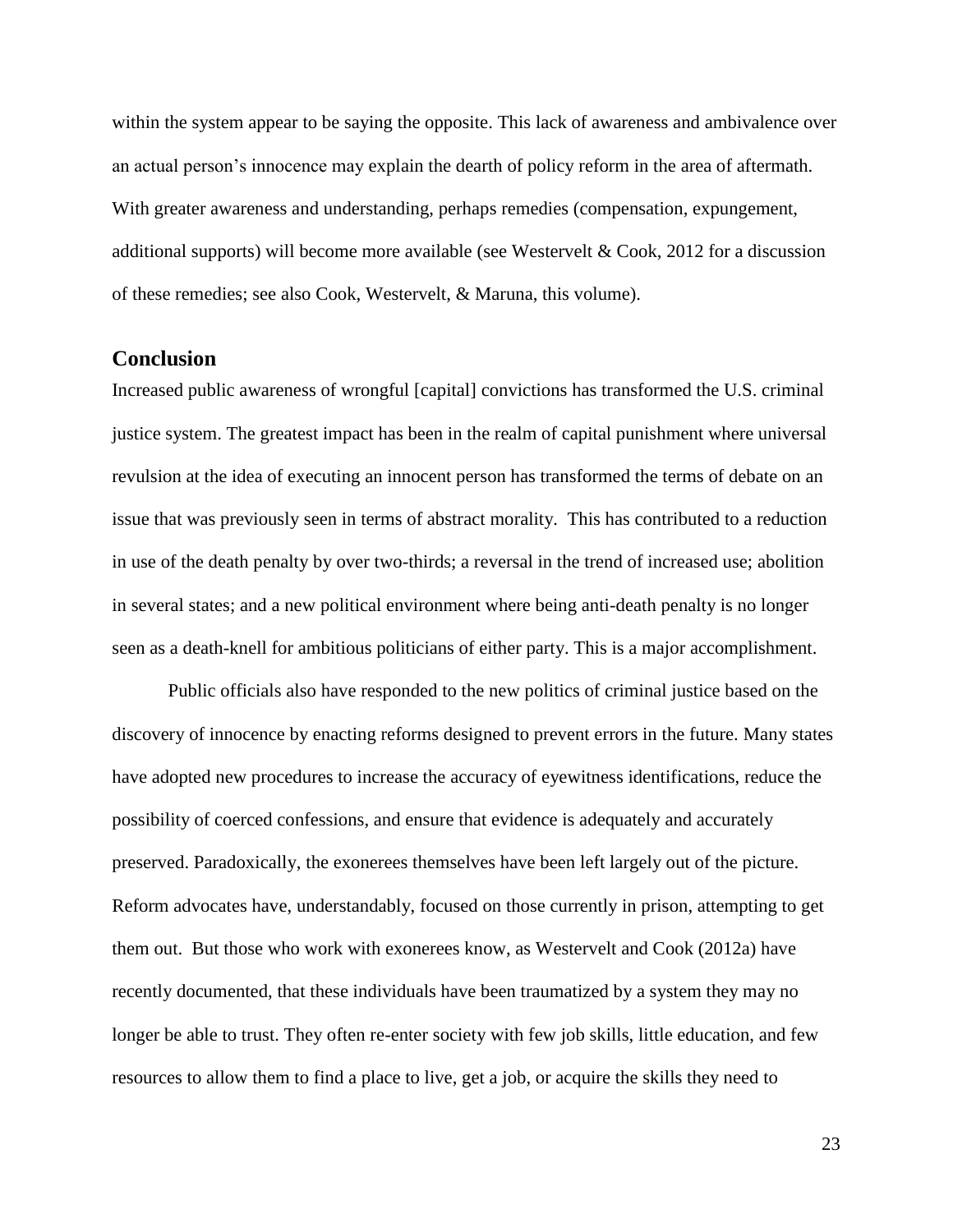succeed. Public officials are notably skittish about providing resources to anyone who may have other convictions. Judicial system actors may not like to draw attention to their own mistakes, or may believe the individuals are not "truly innocent" in spite of the state's decision to drop all charges. So while members of the public are outraged at the possibility of error, so too do they assume that exonerees walk from prison into a jackpot of lucrative state support. Nothing could be further from the truth. In the end, wrongful convictions have led to massive reforms in some important areas of policy, but to precious few reforms that directly affect thousands of individuals so grievously wronged by errors in our system of justice.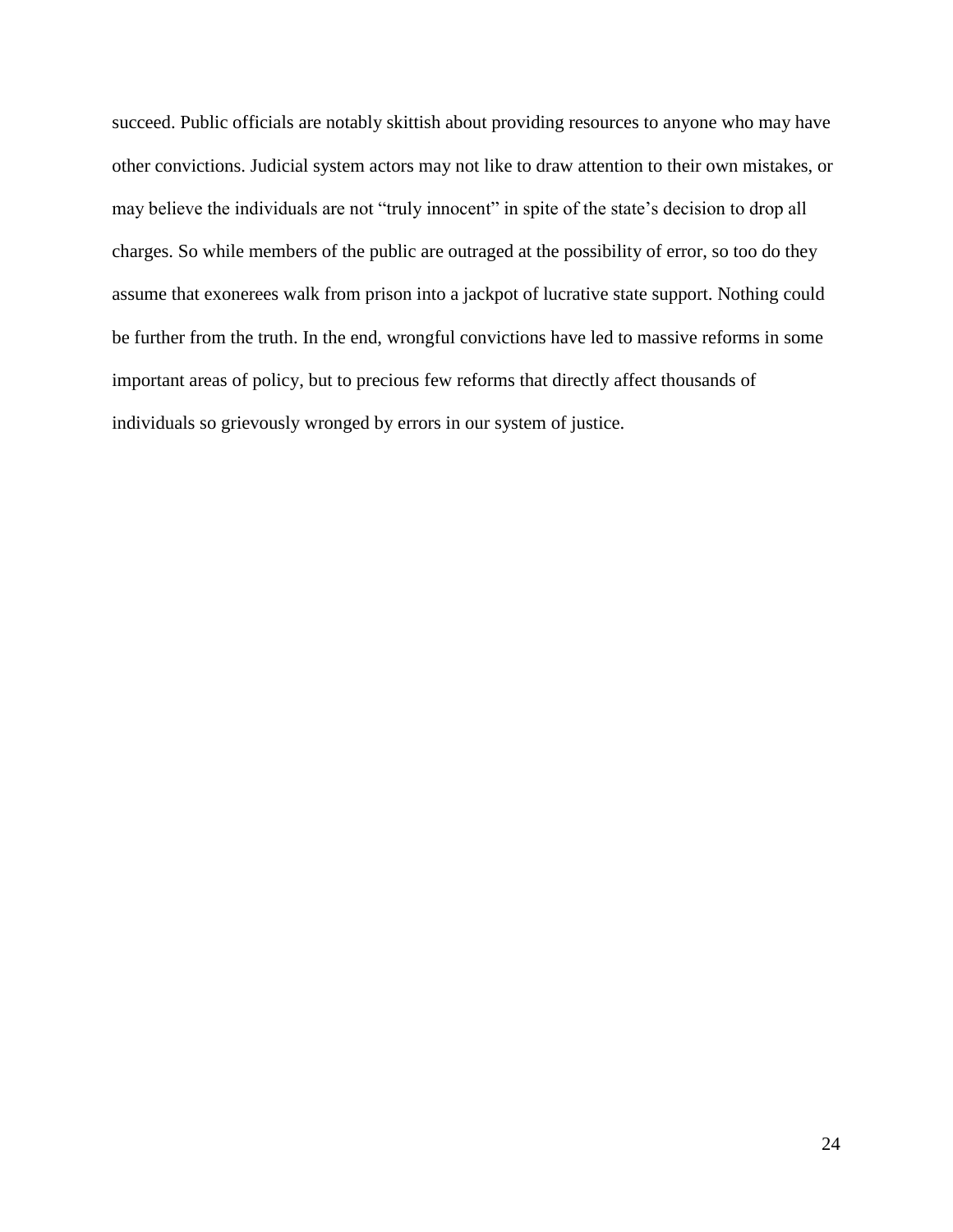# **References**

- Babwin, D. (2007). Chicago pays \$20M to settle lawsuits alleging police tortured death-row inmates. *Associated Press*, December 7.
- Baumgartner, F. R., De Boef, S. L., & Boydstun A. E. (2008). *The Decline of the Death Penalty and the Discovery of Innocence.* New York: Cambridge University Press.
- Bedau, H. A. (Ed.). (1987). *The Death Penalty in America: Current Controversies.* New York, N.Y.: Oxford University Press.
- Bedau, H. A. & Radelet, M. L. (1987). Miscarriages of justice in potentially capital cases. *Stanford Law Review, 40*(1), 21–179.
- Bernhard, A. (2004). Justice still fails: a review of recent efforts to compensate individuals who have been unjustly convicted and later exonerated. *Drake Law Review, 52*, 703-738.

CNN/ORC Poll. (2011, Oct. 12). Retrieved from http://www.deathpenaltyinfo.org/documents/rel16j.pdf

- Cook, K. J. (1998). *Divided Passions: Public Opinions on Abortion and the Death Penalty*. Boston, MA: Northeastern University Press.
- Cook, P. J. (2009). Potential savings from abolition of the death penalty in North Carolina. *American Law and Economics Review, 11*(2), 498-529.

Death Penalty Information Center (DPIC). (2013). http://www.deathpenaltyinfo.org/.

- Elliott, A. (2003). City gives \$5 million to man wrongly imprisoned in child's rape. *New York Times*, December 16.
- Garland, D. (2010). *Peculiar Institution: America's Death Penalty in an Age of Abolition.* Cambridge: Harvard University Press.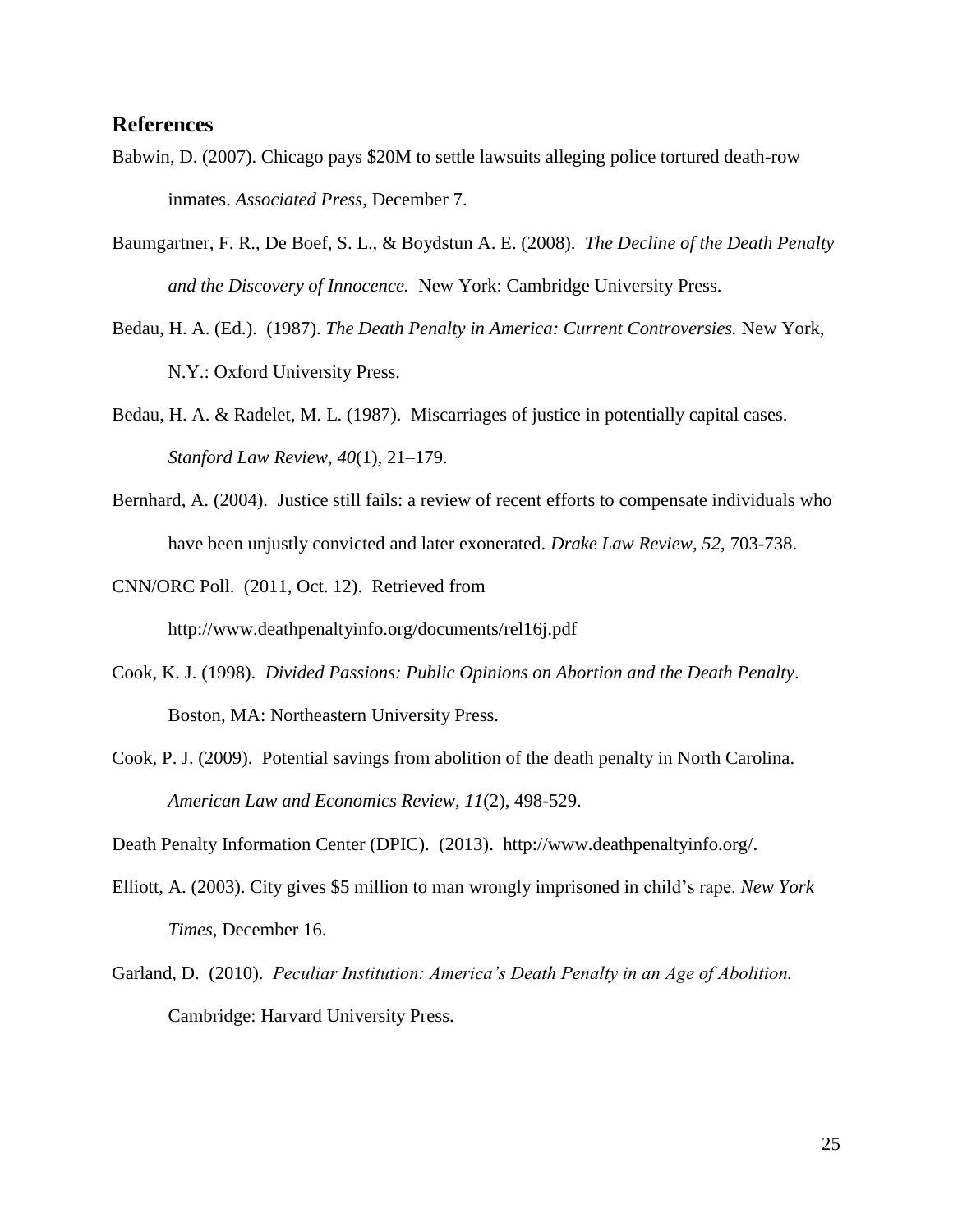- Gross, S. R., Jacoby, K., Matheson, D. J., Montgomery, N., & Patil, P. (2005). Exonerations in the United States 1989 through 2003. *Journal of Criminal Law and Criminology, 95*(2), 523–560.
- *Furman v. Georgia*, 408 U.S. 238, (1972).

Innocence Project. (2009). Making up for lost time: what the wrongfully convicted endure and how to provide fair compensation. Retrieved from:

http://www.innocenceproject.org/docs/Innocence\_Project\_Compensation\_Report.pdf.

Innocence Project. (2013). http://www.innocenceproject.org.

- Kotch, S. & Mosteller, R. P. (2010). The Racial Justice Act and the long struggle with race and the death penalty in North Carolina. *UNC Law Review, 88*, 2031-2132.
- Lindsay, R.C.L., & Wells, G. (1985). Improving eyewitness identifications from lineups: simultaneous versus sequential lineup presentation. *Journal of Applied Psychology, 70*, 556-564.
- Loyal, A. D. (2013). The Decline of the Death Penalty as seen through a Legislative Perspective. Senior Thesis. Department of Political Science, University of North Carolina at Chapel Hill. Available at: http://www.unc.edu/~fbaum/teaching/Misc/Loyal\_Thesis\_2013.pdf.
- Mims, B. (2013). "Ex-prosecutor stands by murder conviction of exonerated man." WRAL.com. Online at [http://www.wral.com/ex-prosecutor-stands-by-murder-conviction-o](http://www.wral.com/ex-prosecutor-stands-by-murder-conviction-)fexonerated-man/12781871/. Posted August 15.

National Registry of Exonerations. (2013).

http://www.law.umich.edu/special/exoneration/Pages/about.aspx.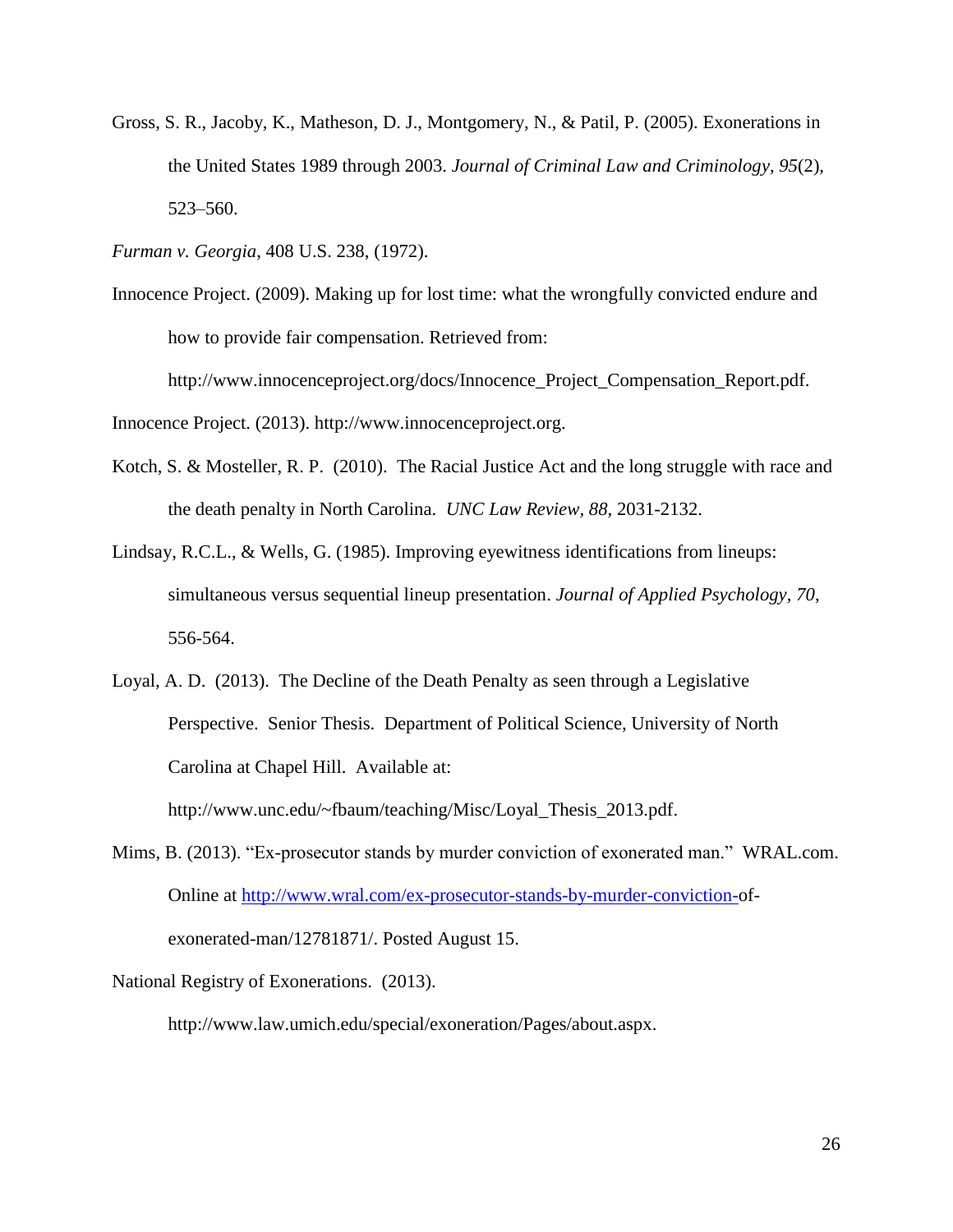- Norris, R. J., Bonventre, C. L., Redlich, A. D., & Acker, J. A. (2010 / 2011). "Than that one innocent suffer": Evaluating state safeguards against wrongful convictions. *Albany Law Review, 74*(3), 1301-1364.
- Norris, R. J. (2012). Assessing compensation statutes for the wrongly convicted. *Criminal Justice Policy Review, 23*(3), 352-374.
- O'Brien, B. & Grosso, C. M. (2011). Confronting race: How a confluence of social movements convinced North Carolina to go where the McCleskey Court wouldn't. *Michigan State Law Review, 2011*, 463-504.
- Pew Research Center for the People and the Press. (2012, Jan. 6), *Continued majority support for the death penalty: More concern among opponents about wrongful convictions.* Retrieved from http://www.people-press.org/2012/01/06/continued-majority-support-fordeath-penalty/
- Radelet, M. L., Bedau, H. A., & Putnam, C. (1994). *In Spite of Innocence*. Boston: Northeastern University Press.
- Radelet, M. L., & Borg, M. J. (2000). The changing nature of the death penalty debates. *Annual Review of Sociology, 26*, 43–61.
- Scheck, B., Neufeld, P. & Dwyer, J. (2000). *Actual Innocence: Five Days to Execution, and Other Dispatches from the Wrongly Convicted*. New York, N.Y.: Doubleday.
- Schneider, A. & Ingram, H. (1993). Social Construction of Target Populations: Implications for Politics and Policy. *American Political Science Review* 87 (2): 334–47.
- Warden, R., & Radelet, M. L. (2008). *Encyclopedia of Wrongful Convictions*. Evanston, Ill.: Northwestern University Press.